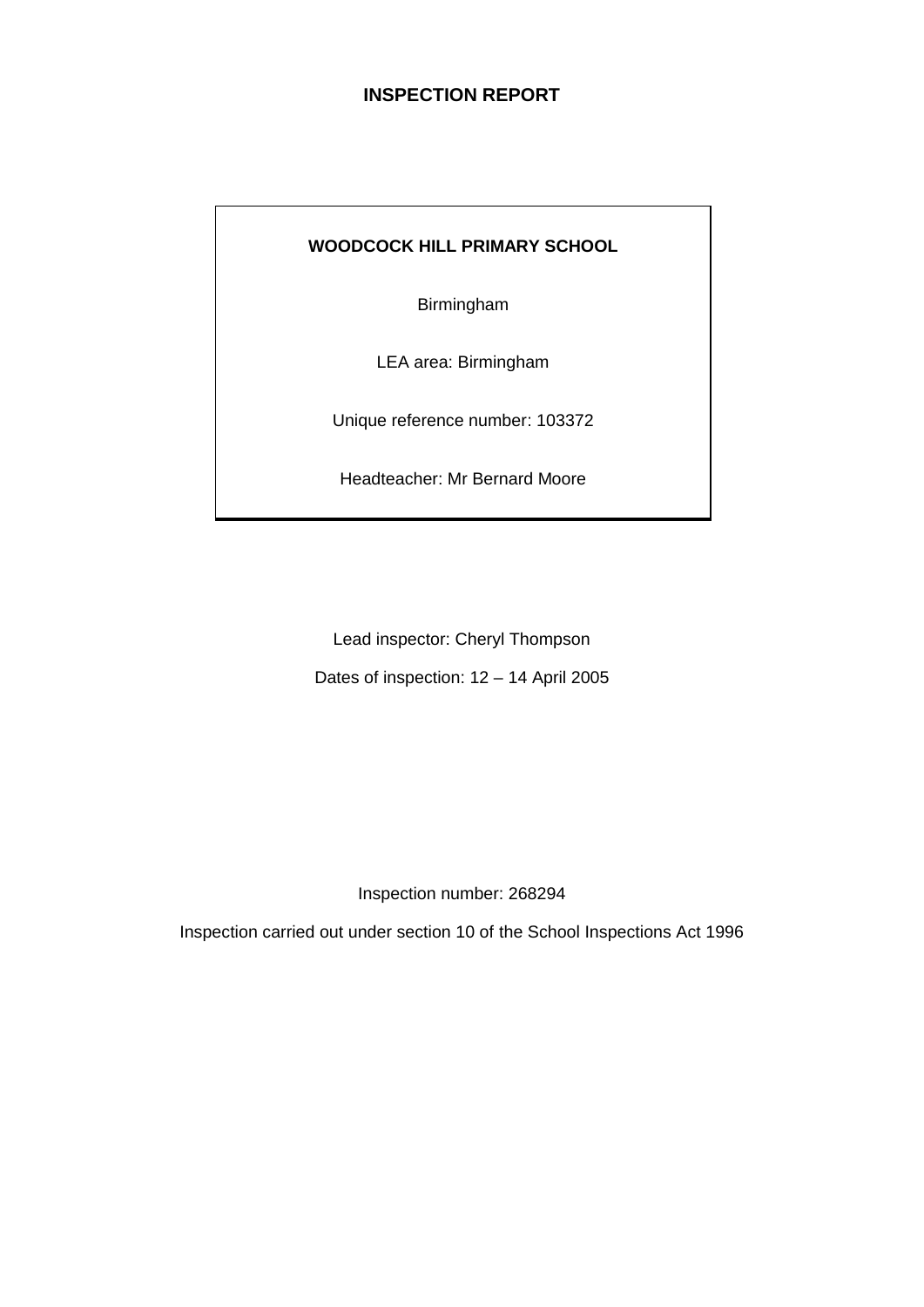#### © Crown copyright 2005

This report may be reproduced in whole or in part for non-commercial educational purposes, provided that all extracts quoted are reproduced verbatim without adaptation and on condition that the source and date thereof are stated.

Further copies of this report are obtainable from the school. Under the School Inspections Act 1996, the school must provide a copy of this report and/or its summary free of charge to certain categories of people. A charge not exceeding the full cost of reproduction may be made for any other copies supplied.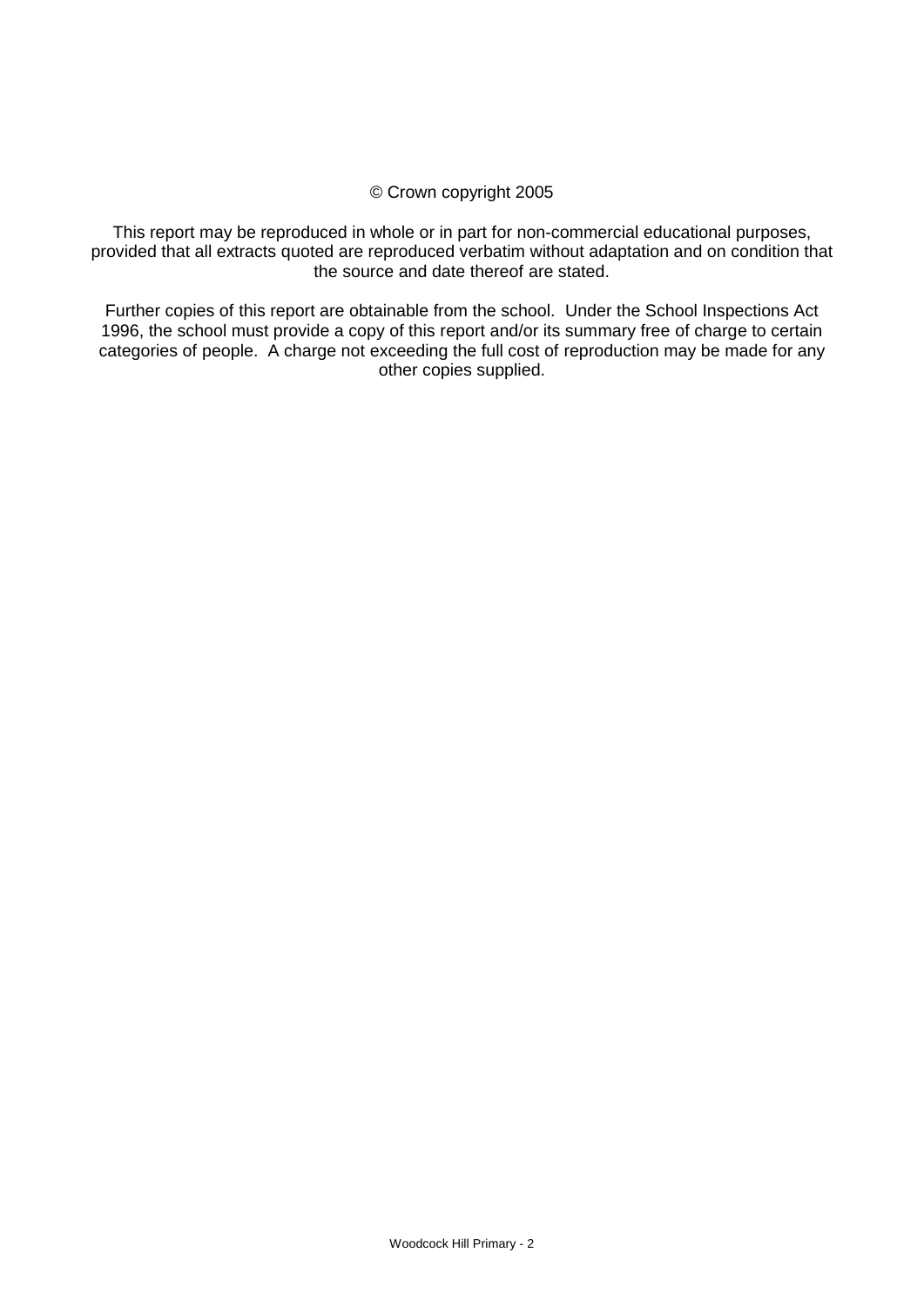# **INFORMATION ABOUT THE SCHOOL**

| Type of school:             | Primary          |
|-----------------------------|------------------|
| School category:            | Community        |
| Age range of pupils:        | $4 - 11$         |
| Gender of pupils:           | Mixed            |
| Number on roll;             | 190              |
| School address:             | Far Wood Road    |
|                             | Northfield       |
|                             | Birmingham       |
| Postcode:                   | <b>B31 1BS</b>   |
| Telephone number:           | 0121 475 4130    |
| Fax number:                 | 0121 477 9700    |
| Appropriate authority:      | Governing Body   |
| Name of chair of governors: | Mr David M Neale |
|                             |                  |

Date of previous inspection: July 2003

# **CHARACTERISTICS OF THE SCHOOL**

Woodcock Hill is an average sized primary school serving a relatively socially disadvantaged area of outer Birmingham. In common with other primary schools in the area, the number on roll is dropping. There are 190 girls and boys on roll. The high rate of pupils joining and leaving the school over recent years has slowed over the past year. The great majority of pupils are white with their origins in the United Kingdom. There is a small number of ethnic minority pupils, mainly of mixed race. A very small number of pupils has English as an additional language. The proportion of pupils with special educational needs (39 per cent) is twice the national average, with moderate learning difficulties identified as the main cause for pupils needing extra help. Five pupils have statements of specific need. Fifty-nine per cent of pupils are eligible for free school meals; this is three times the national average. Attainment on entry is generally below average and especially so in the area of communication, language and literacy.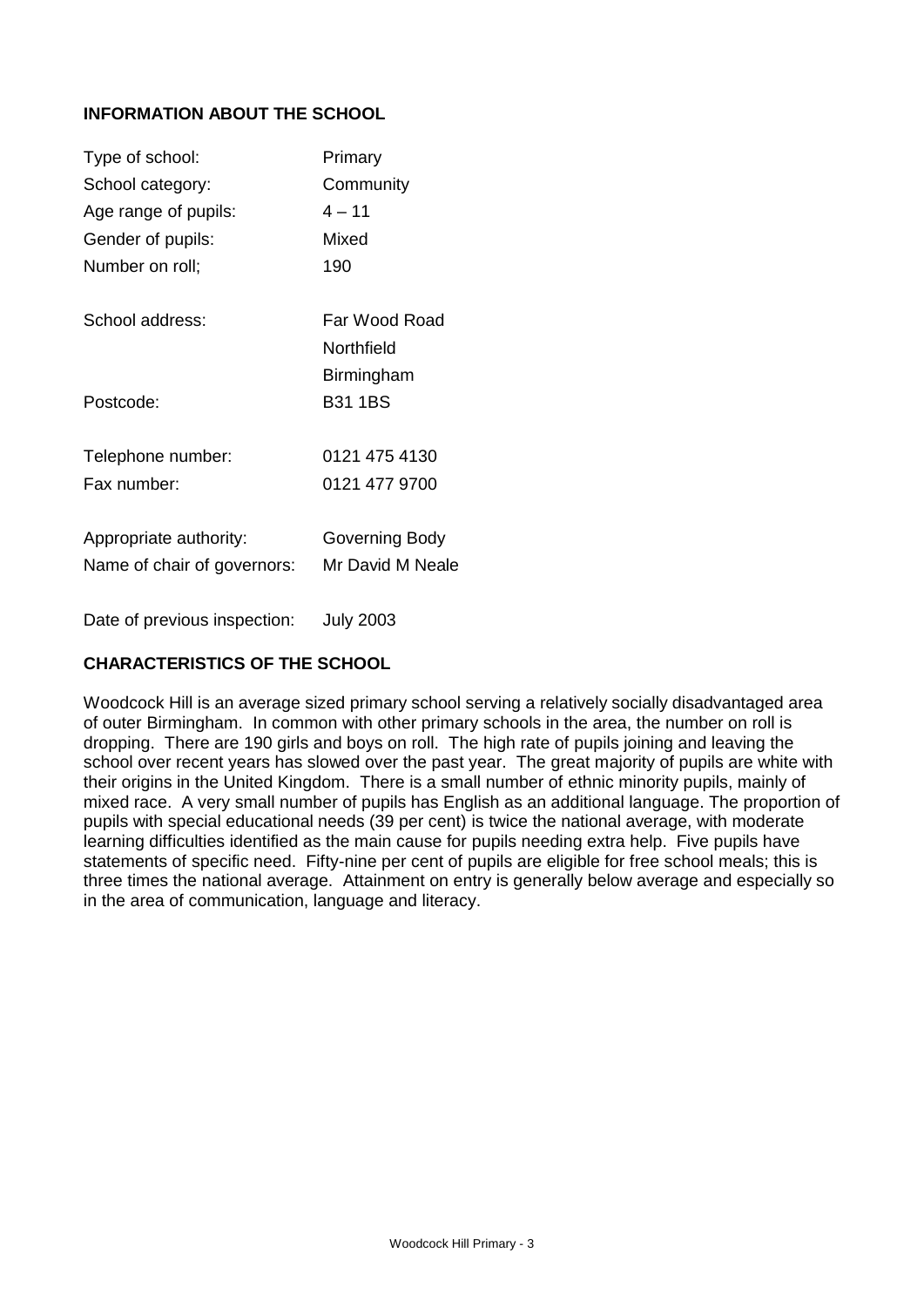# **INFORMATION ABOUT THE INSPECTION TEAM**

| Members of the inspection team |                      | <b>Subject responsibilities</b> |                                             |
|--------------------------------|----------------------|---------------------------------|---------------------------------------------|
| 22822                          | Cheryl Thompson      | Lead inspector                  | English                                     |
|                                |                      |                                 | Religious education                         |
|                                |                      |                                 | Art and design                              |
|                                |                      |                                 | Special educational needs                   |
|                                |                      |                                 | English as an additional language           |
| 9519                           | Sue Pritchard        | Lay inspector                   |                                             |
| 18360                          | Cecelia Davies       | Team inspector                  | <b>Foundation Stage</b>                     |
|                                |                      |                                 | Science                                     |
|                                |                      |                                 | History                                     |
|                                |                      |                                 | Geography                                   |
|                                |                      |                                 | Music                                       |
| 12367                          | <b>Anthony Green</b> | Team inspector                  | <b>Mathematics</b>                          |
|                                |                      |                                 | Information and communication<br>technology |
|                                |                      |                                 | Design and technology<br>Physical education |

The inspection contractor was:

Cambridge Education

Demeter House Station Road **Cambridge** CB1 2RS

Any concerns or complaints about the inspection or the report should be made initially to the contractor. The procedures are set out in the leaflet *'Complaining about Ofsted Inspections'*, which is available from Ofsted Publications Centre (telephone 07002 637833) or Ofsted's website (www.ofsted.gov.uk).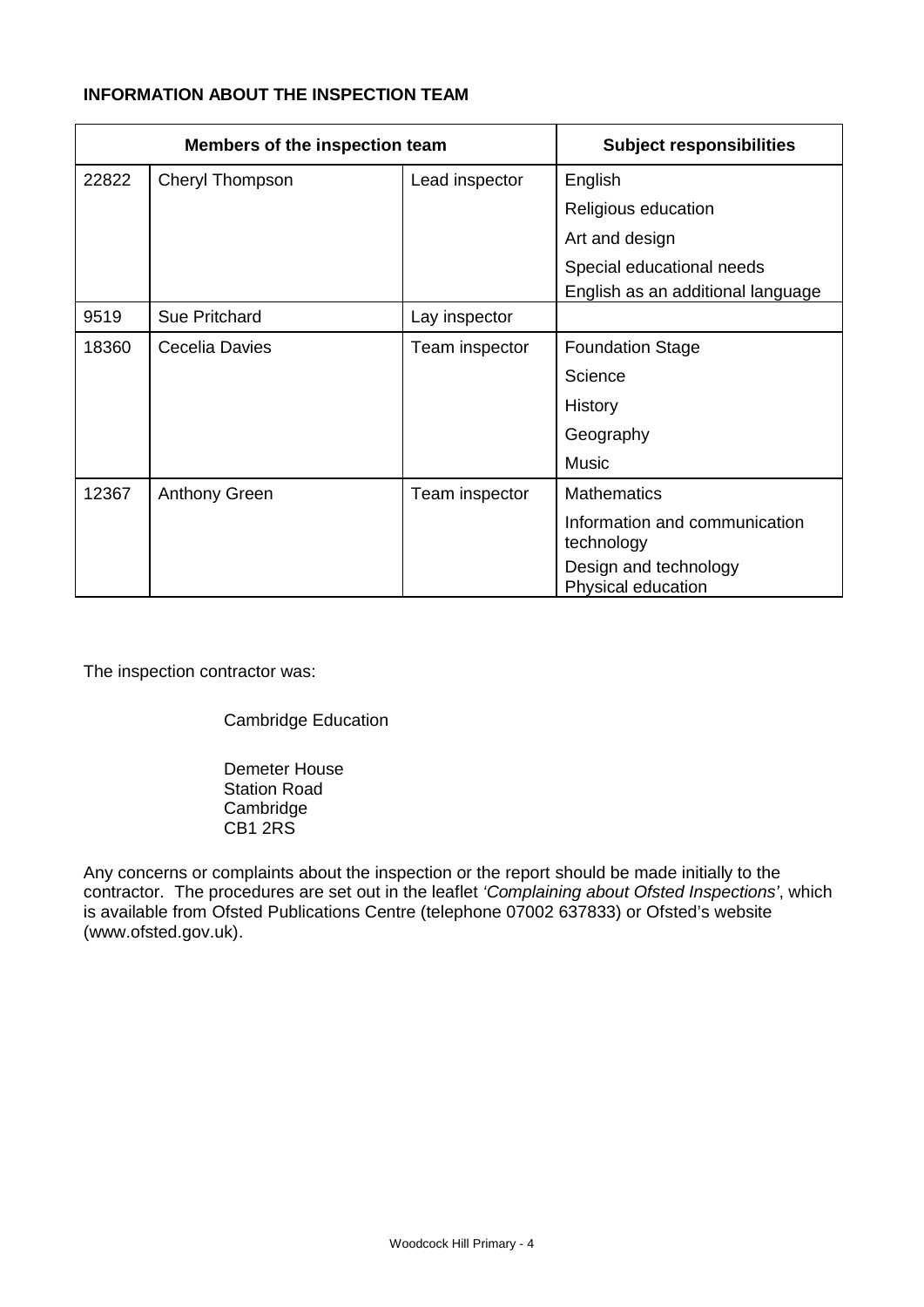### **REPORT CONTENTS**

|                                                                                                                                    | Page |
|------------------------------------------------------------------------------------------------------------------------------------|------|
| <b>PART A: SUMMARY OF THE REPORT</b>                                                                                               | 6    |
| <b>PART B: COMMENTARY ON THE MAIN INSPECTION FINDINGS</b>                                                                          |      |
| <b>STANDARDS ACHIEVED BY PUPILS</b>                                                                                                | 8    |
| Standards achieved in areas of learning and subjects                                                                               |      |
| Pupils' attitudes, values and other personal qualities                                                                             |      |
| QUALITY OF EDUCATION PROVIDED BY THE SCHOOL                                                                                        | 11   |
| Teaching and learning<br>The curriculum<br>Care, guidance and support<br>Partnership with parents, other schools and the community |      |
| <b>LEADERSHIP AND MANAGEMENT</b>                                                                                                   | 16   |
| PART C: THE QUALITY OF EDUCATION IN AREAS OF LEARNING<br><b>AND SUBJECTS</b>                                                       | 19   |
| AREAS OF LEARNING IN THE FOUNDATION STAGE                                                                                          |      |
| <b>SUBJECTS IN KEY STAGES 1 and 2</b>                                                                                              |      |
| <b>PART D: SUMMARY OF THE MAIN INSPECTION JUDGEMENTS</b>                                                                           | 30   |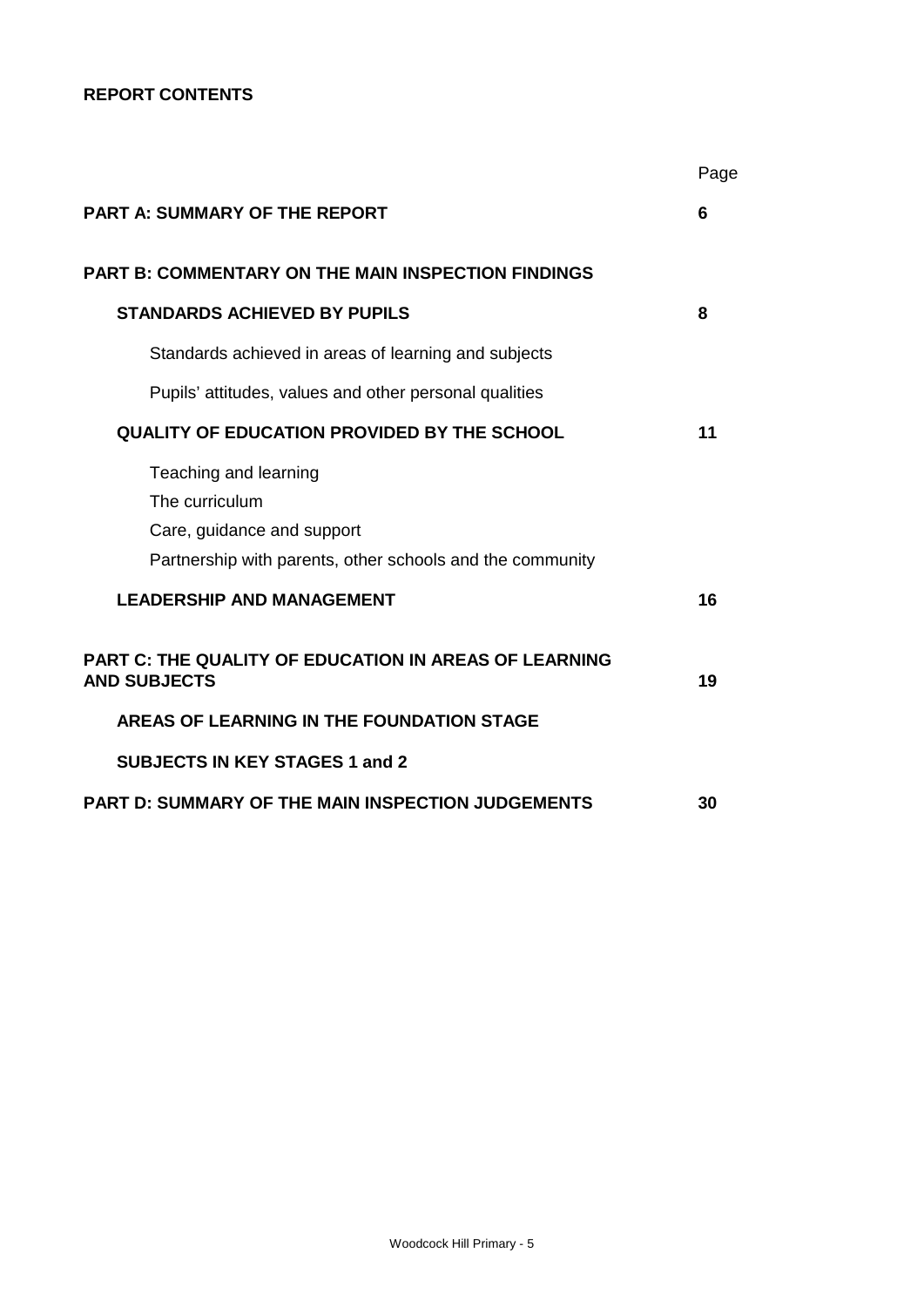# **PART A: SUMMARY OF THE REPORT**

# **OVERALL EVALUATION**

**This is a sound and improving school with several very good features. It provides** 

**satisfactory value for money.** The headteacher provides very clear and determined leadership. Standards are improving and pupils' achievement is at least satisfactory. Very good relationships together with good teaching promote pupils' enthusiasm for school life and their very good behaviour.

The school's main strengths and weaknesses are:

- In Year 6, standards are well below average in English and mathematics and below average in science
- Too many pupils have unnecessary time off school and too many arrive late
- Standards are rising because teaching is good overall and very good in Years 1 and 2 and in Years 5 and 6
- The school helps pupils develop into responsible and thoughtful young people
- Very good checks on pupils' learning are driving up standards
- In Reception, not enough emphasis is given to helping children develop early reading, writing and mathematical skills.
- There are limited opportunities to develop reading and writing skills in other subjects

Since the previous inspection in July 2003, when the school was judged to have serious weaknesses in some of its work, there has been good improvement. The dynamic force behind this improvement is the significantly improved leadership and management. The school's methods of assessment, previously unsatisfactory, are now very good. Teaching was unsatisfactory overall; it is now good. Standards remain low in Years 5 and 6 but are improving across the school.

| <b>Results in National</b><br>Curriculum tests at the end<br>of Year 6, compared with: |      | similar schools |      |      |
|----------------------------------------------------------------------------------------|------|-----------------|------|------|
|                                                                                        | 2002 | 2003            | 2004 | 2004 |
| English                                                                                |      |                 |      | F*   |
| mathematics                                                                            |      |                 | F*   | F*   |
| science                                                                                |      |                 | F*   | F*   |

### **STANDARDS ACHIEVED**

*Key: A - well above average; B – above average; C – average; D – below average; E – well below average, E\* - very low*

*Similar schools are those whose pupils attained similarly at the end of Year 2.*

**Pupils' achievement is satisfactory overall; it is good in Years 1 and 2 and satisfactory in Years 3 to 6 and Reception.** Standards attained in Year 6 in 2004 national tests were very low in English, mathematics and science and were within the range of the bottom five per cent of schools across the country. Compared to their attainment in Year 2, these pupils had made poor progress. The history of unsatisfactory teaching noted by the last inspection, and high rate of staff changes during their time in Year 6 had a significant impact on these pupils' poor achievement and results. The school's trend for improving Year 6 results is below the national trend. Inspection evidence shows standards in the current Year 6 are low in English and mathematics, below average in science but above average in information and communication technology (ICT). Due to a history of unsatisfactory teaching at the start of the juniors, there remain significant gaps in pupils' skills and knowledge, especially in reading and writing. Very good teaching in the current Year 6 is helping pupils to catch up, as achievement in lessons is good. Standards attained in national tests by Year 2 pupils are almost always above or well above those expected in similar<sup>1</sup> schools. Indeed, in 2004, standards were above the national average in writing and mathematics. The school does particularly well in writing. The trend for improving Year 2 results is above the national trend.

 $\overline{a}$  $1$  'Similar' schools are those with a similar proportion of pupils eligible for free school meals.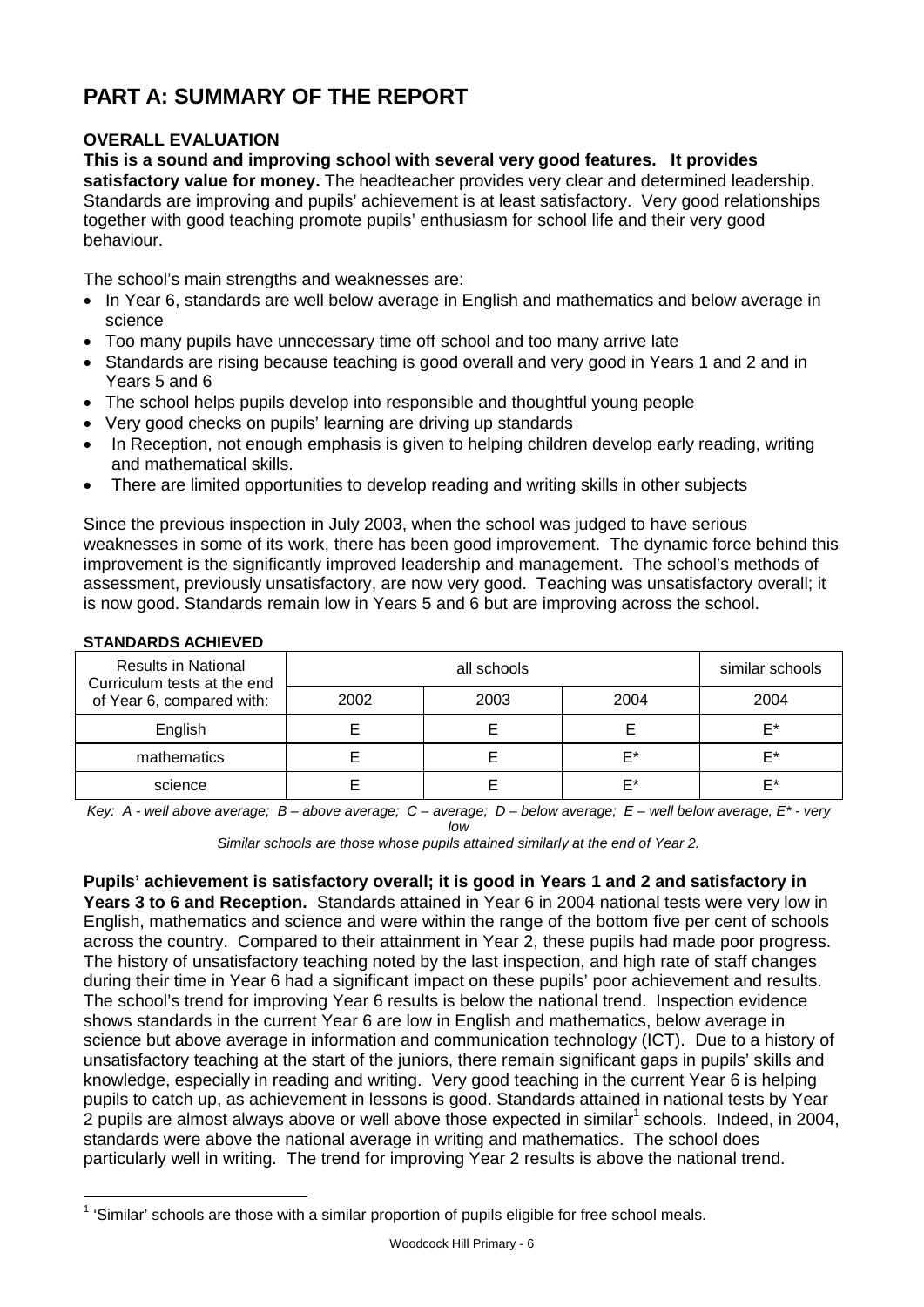Inspection shows standards are about average in reading, writing and mathematics. School assessment information shows that a higher than average proportion of pupils is working within the expected Level 2 range. Writing remains a strength with an above average proportion working at the higher Level 3. In science and ICT, standards in Year 2 are average, and in religious education, they are above average. Standards in Reception are below those expected in basic literacy and numeracy skills and children do not achieve as well as they could. In other areas of learning, standards are about average and achievement is sound.

**Pupils' spiritual, moral, social and cultural development is very good.** Pupils' attitudes to school and learning are very positive. Relationships are very good; pupils show a mature respect for others' opinions and beliefs. Behaviour in and around school is very good.

Pupils' attendance and punctuality are unsatisfactory. In spite of the school's good efforts, too many parents do not ensure their child's regular attendance and regard family holidays in term time as a right. Too many also take a relaxed approach to getting their children to school on time, which means pupils, who are keen to start work, will often lose out by missing the start of lessons.

# **QUALITY OF EDUCATION**

**The school provides a good quality of education**. Good care and very good guidance mean pupils feel happy and secure in school and they have the right level of work. The curriculum is satisfactory, but the school has correctly identified that more can be done to create meaningful links between subjects. The school works hard to encourage parents to be involved in their children's learning but many are reluctant to do so. **Teaching is good overall.** The best teaching is in the infants and Years 5 and 6. In these classes, teachers know their pupils' abilities and aptitudes very well and plan accordingly. They teach at a very brisk pace and use exciting resources. As a result, pupils are interested in what they learn and work hard. In Reception, teaching is satisfactory but there is not enough time and structure given to teaching basic literacy and numeracy skills.

### **LEADERSHIP AND MANAGEMENT**

**Overall, leadership and management are good**. Governance is satisfactory. The headteacher provides very good leadership and has high aspirations for the school's future which governors and staff share. There is a strong culture of self-evaluation with very good systems in place for monitoring the work of the school. These are used effectively to bring about improvement. The school's ethos is very good with a strong and successful commitment to pupils' personal development. Astute recruitment of new teachers and deployment of established staff have ensured very good leadership in the main subjects of English, mathematics, science and ICT.

# **PARENTS' AND PUPILS' VIEWS OF THE SCHOOL**

The relatively small numbers of parents who returned the pre-inspection questionnaire and attended the meeting with inspectors say they like the school and staff take good care of their children. They find teachers approachable and know that any concerns they may have will be dealt with promptly. Pupils like school and are very happy in it. They know that they will be listened to if they have ideas or concerns to share. They like their teachers and think they are fair.

### **IMPROVEMENTS NEEDED**

The most important things the school should do to improve are:

- Raise standards further in English, mathematics and science
- Increase attendance and improve punctuality
- Provide better opportunities for Reception children to learn basic literacy and numeracy skills
- Develop more links between subjects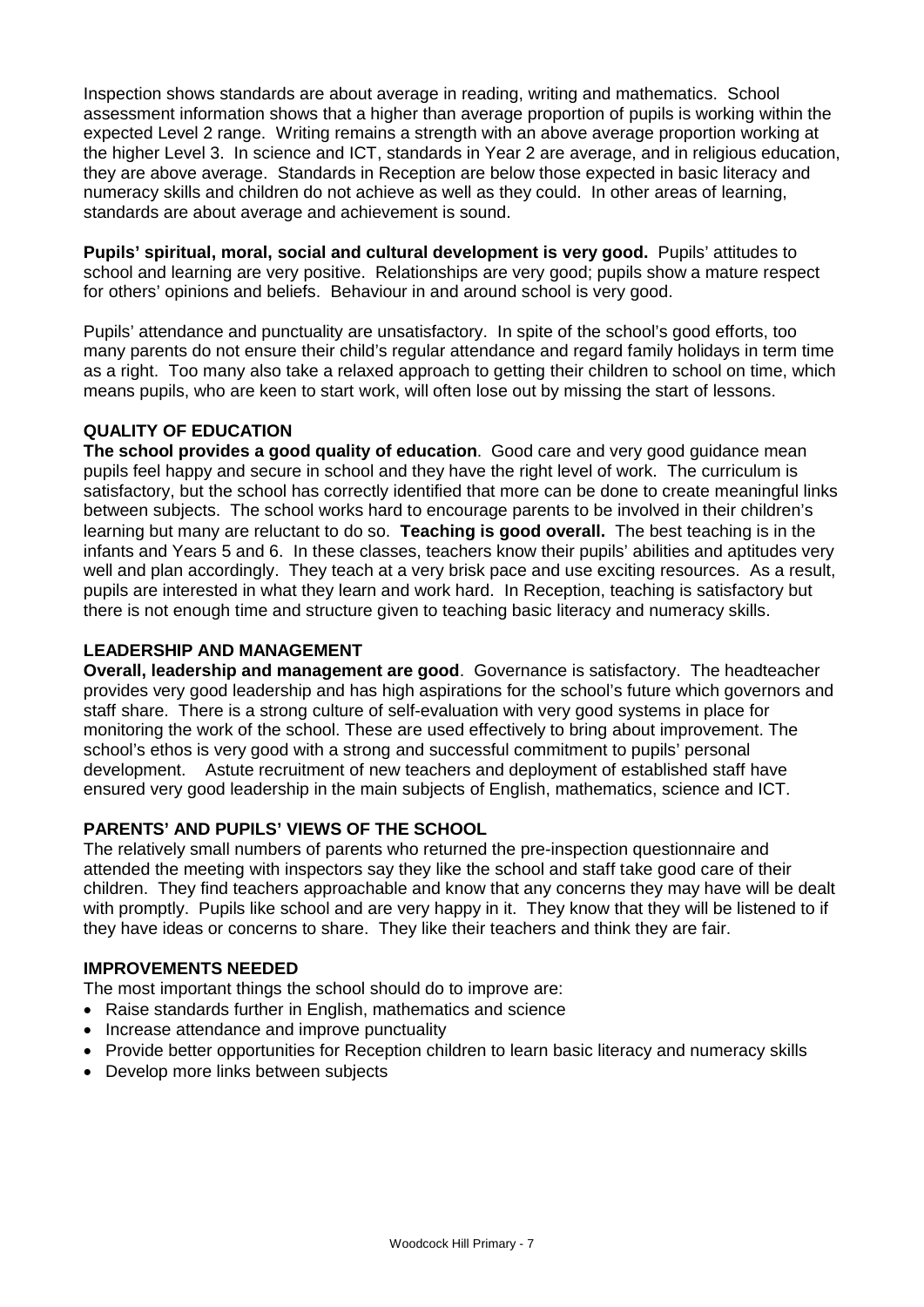# **PART B: COMMENTARY ON THE INSPECTION FINDINGS**

# **STANDARDS ACHIEVED BY PUPILS**

### **Standards achieved in areas of learning, subjects and courses**

There is a very mixed picture of achievement and standards, but overall, achievement is satisfactory. In Year 2, standards are around average and achievement is good. Standards in Year 6 are well below average and pupils' achievement has been unsatisfactory over time since Year 2. However, current very good teaching ensures pupils now achieve well in lessons and achievement in Years 3 to 6 is satisfactory overall. In Reception there is underachievement and below average standards in the areas of communication, language and literacy and mathematics; in other areas of learning, standards and achievement are satisfactory.

### **Main strengths and weaknesses**

- Standards are not yet high enough in Year 6 but have improved considerably in science and ICT
- Standards have improved in the infants and by the end of Year 2 they compare very well with standards in similar schools
- There is no underachievement in Years 3, 4 and 5; a good improvement since the last inspection
- In Reception, provision is not good enough in the areas of communication, language and literacy and mathematical development

### **Commentary**

1. In 2004 national tests, standards attained by Year 6 were very low and in all cases lower than in 2003 and their progress from Year 2 was very poor. The trend for improvement in results is below the national trend. In comparison, standards attained by Year 2 improved considerably in 2004 and were above the national average in writing and mathematics and average in reading. Compared to similar schools, standards were well above average. The trend for Year 2 results is above the national trend.

#### *Standards in national tests at the end of Year 2 – average point scores in 2004*

| Standards in: | School results | <b>National results</b> |  |  |
|---------------|----------------|-------------------------|--|--|
| reading       | 15.7 (14.2)    | 15.8(15.7)              |  |  |
| writing       | 15.3(14.3)     | 14.6 (14.6)             |  |  |
| mathematics   | 17.0(14.7)     | 16.2(16.3)              |  |  |

*There were 24 pupils in the year group. Figures in brackets are for the previous year* 

#### *Standards in national tests at the end of Year 6 – average point scores in 2004*

| Standards in: | School results | National results |
|---------------|----------------|------------------|
| English       | 23.8 (24.9)    | 26.9(26.8)       |
| mathematics   | 22.8(24.8)     | 27.0 (26.8)      |
| science       | 24.5 (27.3)    | 28.6 (28.6)      |

*There were 40 pupils in the year group. Figures in brackets are for the previous year*

2. The last inspection in July 2003 judged that pupils were *not doing well enough* in the juniors and that there was *a high proportion of unsatisfactory teaching in Years 3 and 4 and 5*. The history of unsatisfactory teaching remains a factor in Year 6 pupils' well below average standards in English and mathematics. Over time, these pupils have not achieved as well as they should. But since starting Year 6, they have achieved well due to very good teaching.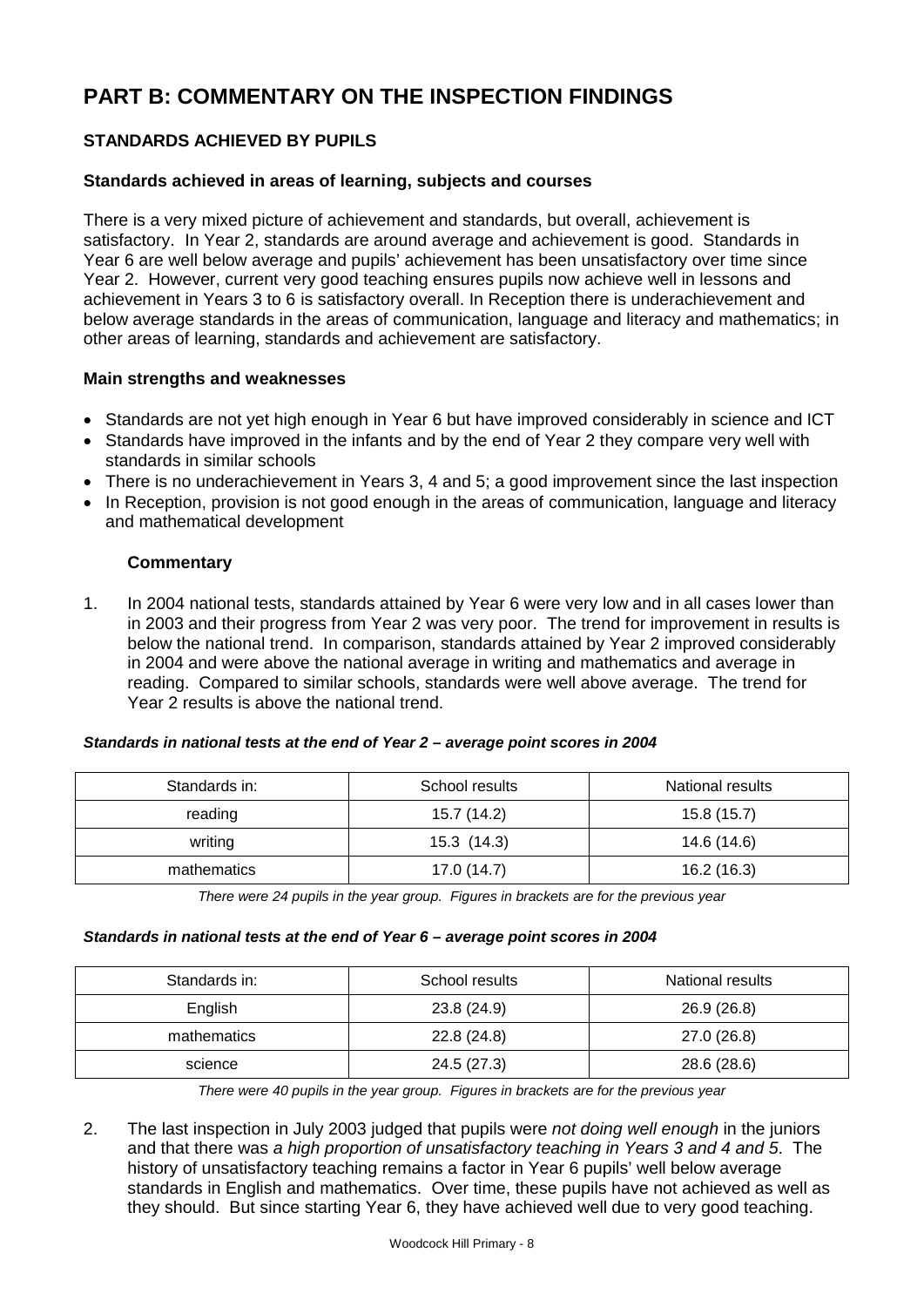However, they have much to make up and will not have enough time to do so before moving to their secondary schools. They achieve particularly well in ICT where standards are above average. In science, standards are below average but this represents good achievement in a relatively short time. Very good teaching has been focussed on addressing the deficits in pupils' knowledge and understanding. Standards in religious education are in line with those expected.

- 3. In Year 2, standards, as measured by average points scores, are around average. In the forthcoming national tests, a high proportion of pupils (92 per cent) is expected to attain Level 2 in reading, writing and mathematics. Less than average are likely to attain Level 3 in reading and mathematics. Writing is a strength. In Years 1 and 2, writing skills are taught very well, and sufficient time is allocated for pupils to write at length without interruption. A higher than average proportion of pupils is predicted to attain the higher Level 3 in writing. Standards in science and ICT are average; in religious education, standards are above.
- 4. Achievement in Years 3, 4 and 5 is at least satisfactory. Standards in English in Years 4 and 5 are currently well below average but in mathematics they are around average. Since the last inspection, the unsatisfactory teaching has been eradicated. There is now a very clear focus on ensuring each pupil makes progress measured against National Curriculum levels. Very good assessment systems are in place which feed in to the school's tracking system. The headteacher and the assistant headteacher, who is responsible for assessment, can easily spot where a pupil's progress is not as good as it should be. Furthermore, checks on progress are not only rigorous but regular, so poor progress is spotted very quickly and remedial action is taken.
- 5. The good provision for pupils with special educational needs ensures they achieve well in relation to their starting points, and have good self-esteem. In groups withdrawn from Years 3 and 4, pupils achieve very well in literacy and mathematics.
- 6. In Reception, not enough emphasis or time is given to the areas of communication, language and literacy and mathematical development. Consequently, children do not learn and use letter sounds as quickly as they should. Neither do they practise basic mathematical skills, such as counting and ordering, on a regular basis. Assessment is sound but it is not being used to advantage to ensure optimum progress.

### **Pupils' attitudes, values and other personal qualities**

Pupils' attitudes to school and learning are very good. Behaviour in and around school is very good. Pupils' spiritual, moral, social and cultural development is very good overall. Attendance and punctuality are unsatisfactory.

### **Main strengths and weaknesses**

- Attendance levels are well below the national average and punctuality is not good enough
- Pupils have very good attitudes to learning and behave very well in lessons and around the school
- The moral and social development of pupils is very good and spiritual and cultural development is good
- Excellent procedures are in place for dealing with all forms of harassment, which enable pupils to feel secure and happy
- Relationships throughout the school between pupils and between pupils and adults are very good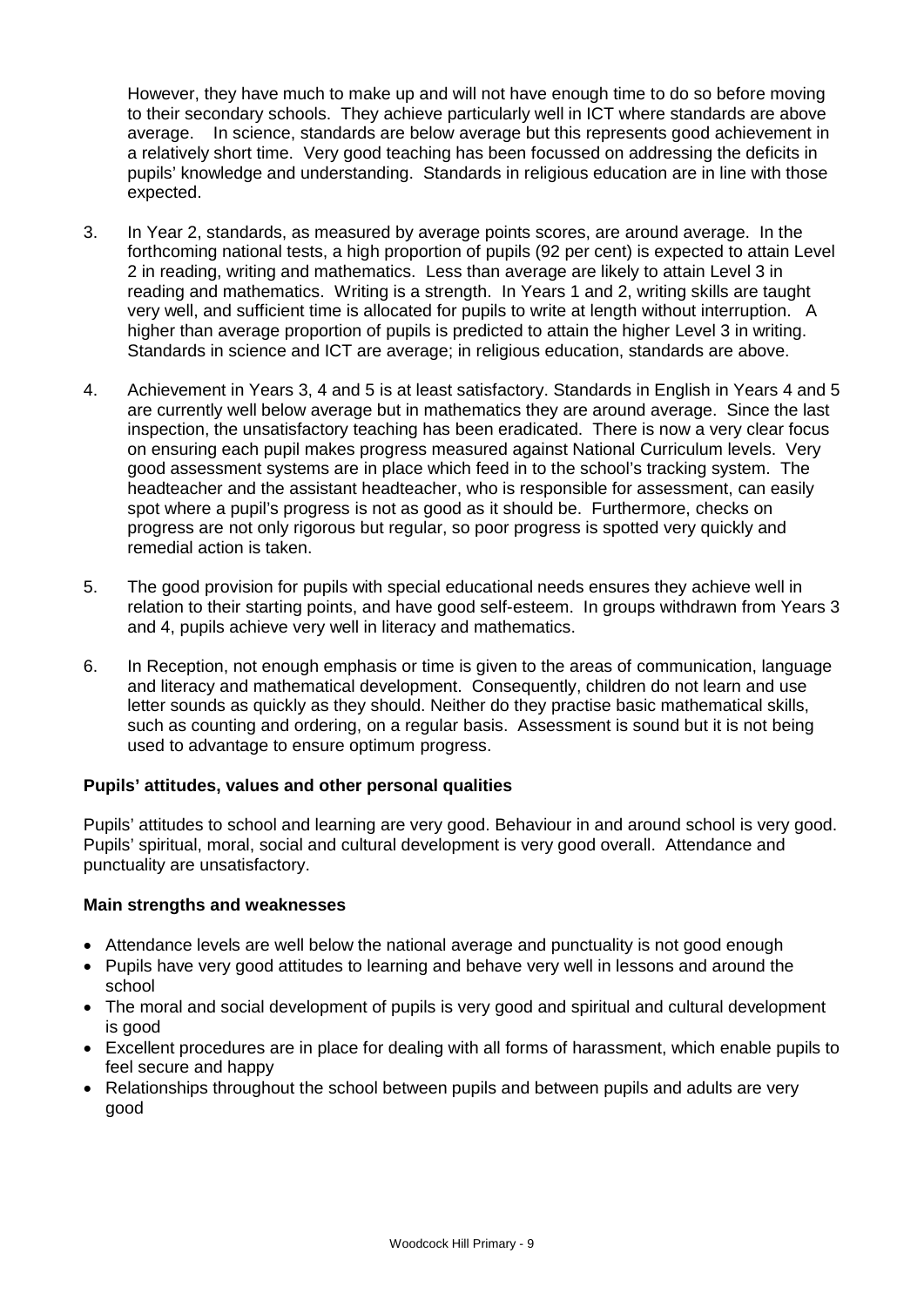- 7. Pupils have very good attitudes to school life and enjoy learning. In lessons, they are generally very interested and eager to learn. They listen attentively to teachers and each other, and even when having difficulties try hard and want to do well. Children in Reception attain the levels expected for their age in personal and social development. Pupils with emotional and social difficulties also like being at school and are eager to learn. This is an improvement since the previous report when attitudes were judged to be good and behaviour satisfactory. The pre-inspection questionnaires completed by parents confirm that pupils like school.
- 8. Provision for pupils' moral and social development is very good. The school has very high expectations of behaviour and respect for each other and the environment. Even the most challenging pupils respond to this positively. The behaviour policy is very effective and rewards good behaviour, which results in pupils behaving very well in lessons and around the school. This represents very good improvement since the previous inspection when behaviour was satisfactory overall but there was a significant amount of unsatisfactory behaviour. On the few occasions, during the current inspection, where behaviour in lessons was only satisfactory it was because the task set was not fully understood by the pupils who, as a result, got restless. Boys and girls of all ages and backgrounds play well together, their relationships are very good and they care for one another well. Although some boisterous behaviour was observed, playtimes and lunchtimes are orderly occasions where pupils play very well together. The procedures for dealing with harassment are excellent and teachers and other adults continually reinforce the rights of pupils to live in a harmonious and friendly school. At the start of every term, pupils are reminded in lessons and assemblies of concepts such as friendship, equal opportunities and living together in a multi-ethnic society; these are reinforced throughout the year. The result is a strong sense of community in the school.
- 9. The spiritual development of pupils is good. Displays around the school are bright and attractive and celebrate pupils' achievements. Good opportunities are given for pupils' to develop an understanding of how their actions can affect the emotions and feelings of others. For example, in a very good Year 3 personal, social and health education lesson the teacher used sensitive questioning and role play in order that pupils understood the impact of bullying and being bullied.
- 10. The cultural development of pupils is good. For example, through music, art and design, religious education, visits and visitors, pupils have a good understanding of their own culture and the cultural values of others. They understand that cultural and religious beliefs affect the way they live. During the inspection an excellent Year 4 Bhangra dance lesson promoted the cultural, religious and spiritual diversity in the local community very well.
- 11. Teachers and other adults are very good role models for pupils. A 'Citizenship week' is used very effectively to develop pupils' understanding of living together and includes a visit to the Birmingham City Council Chamber, where Year 6 pupils debate a topic with pupils from other schools.
- 12. Pupils' attendance and punctuality is unsatisfactory. There are too many absences, both authorised and unauthorised, and too many pupils arriving late for school each day. The school is very aware that irregular attendance and frequent lateness are often indicators of underlying problems within the family. The two per cent improvement in attendance since last year is encouraging and reflects the good level of support given to families by the school and the educational welfare service. In general, the procedures adopted in school to promote attendance and punctuality are good. However, not enough use is made of information in the pupils' and the governors' annual reports to emphasise to parents the problems associated with a rate of attendance that falls well below that of other primary schools. In the meantime, pupils show by their very good attitudes and behaviour that they enjoy school and like being there.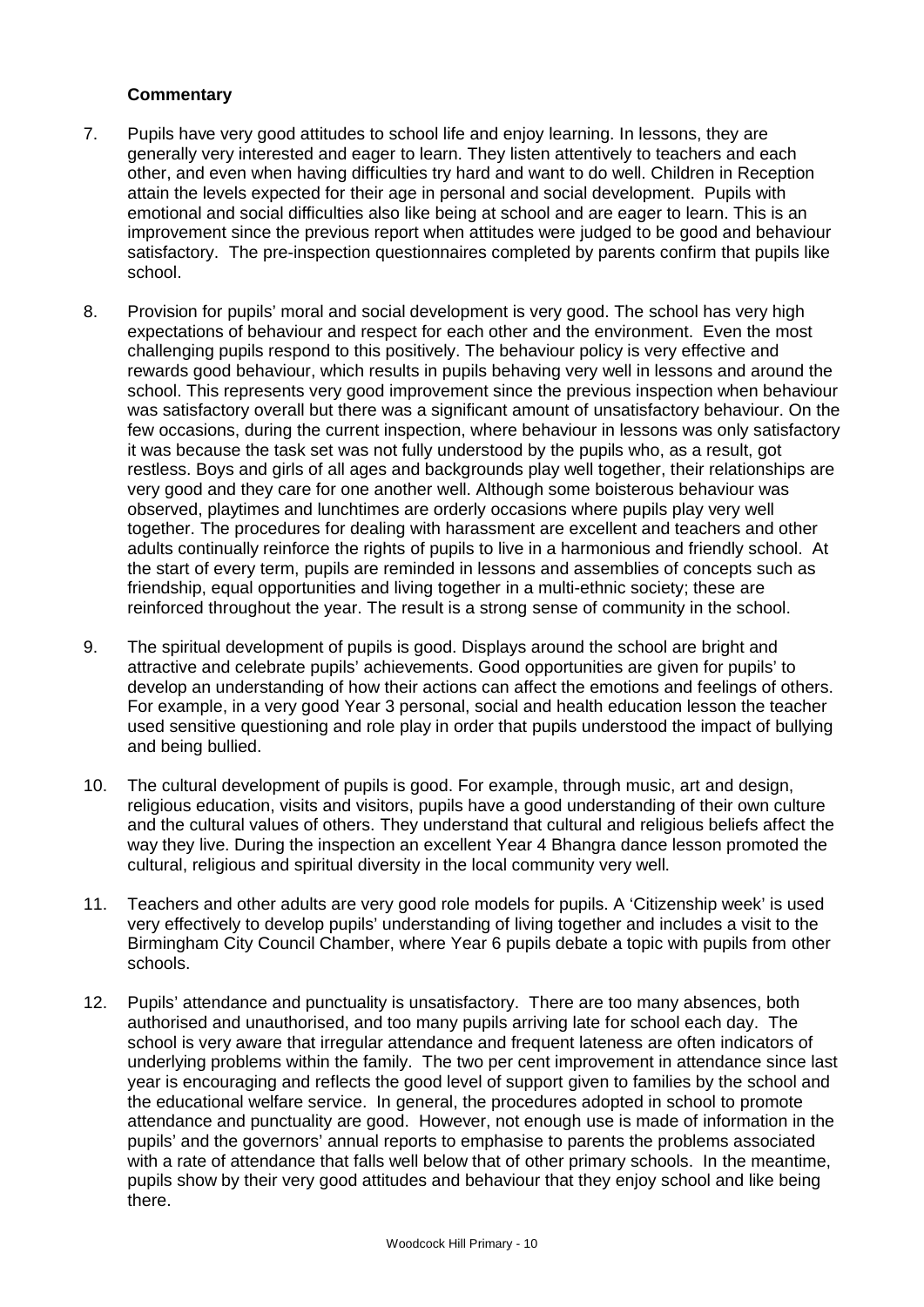### **Attendance**

#### *Attendance in the latest complete reporting year (%)*

| Authorised absence |     | Unauthorised absence |     |
|--------------------|-----|----------------------|-----|
| School data        | 6.0 | School data          |     |
| National data      | 5.1 | National data        | 0.4 |

*The table gives the percentage of half days (sessions) missed through absence for the latest complete reporting year.*

#### **Exclusions**

The high rate of fixed term exclusions, shown in the table for the last school year, reflects the school's very firm stand on unacceptable behaviour. The school does not tolerate physical violence or racism. There has only been one exclusion in the current school year. There are correct procedures in place and these are followed carefully.

# *Ethnic background of pupils* **Exclusions in the last school year**

| <b>Categories used in the Annual School Census</b>  | No of pupils<br>on roll | Number of<br>fixed period<br>exclusions | Number of<br>permanent<br>exclusions |
|-----------------------------------------------------|-------------------------|-----------------------------------------|--------------------------------------|
| White - British                                     | 202                     | 15                                      |                                      |
| White – any other White background                  | 2                       | ∩                                       |                                      |
| Mixed – any other mixed background                  | 8                       |                                         |                                      |
| Black or Black British - Caribbean                  | 2                       |                                         |                                      |
| Black or Black British - African                    | 2                       |                                         |                                      |
| Black or Black British – any other Black background |                         |                                         |                                      |
| Any other ethnic group                              |                         |                                         |                                      |
| No ethnic group recorded                            |                         |                                         |                                      |

*The table gives the number of exclusions, which may be different from the number of pupils excluded.*

# **QUALITY OF EDUCATION PROVIDED BY THE SCHOOL**

The school provides a good quality of education. Good care and very good guidance mean that pupils feel happy and secure in school, and that they have the right level of work, based on the school's very good assessment system. The curriculum is satisfactory, but the school has correctly identified that more can be done to create meaningful links between subjects to make learning more relevant. The school works hard to encourage parents to be involved in their children's learning but there are many parents who are still reluctant to do so.

### **Teaching and learning**

Teaching and learning are good overall with very good teaching for infants and for pupils in Years 5 and 6. Assessment is very good and used effectively to drive up standards. Teaching, learning and assessment are satisfactory in Reception.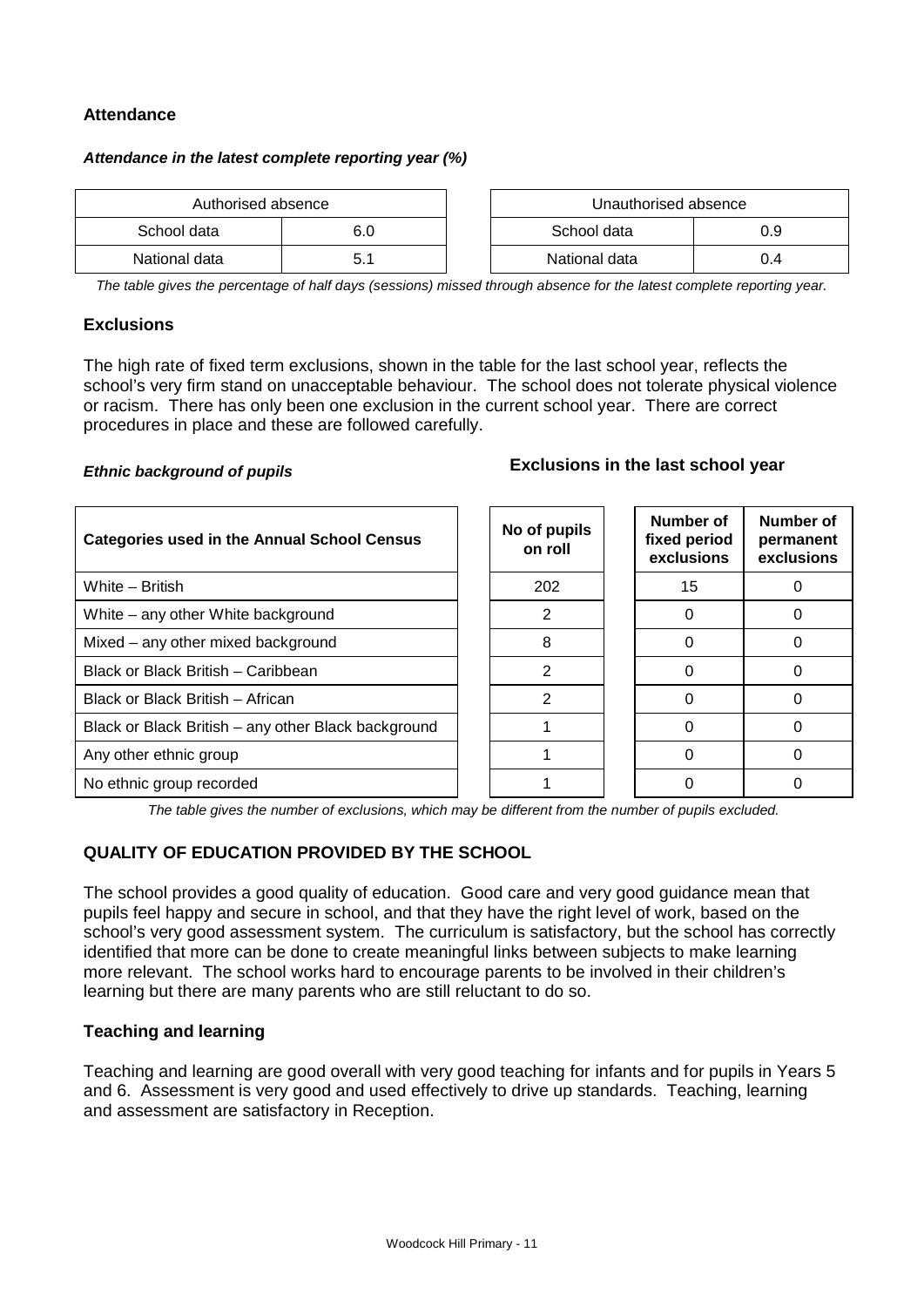### **Main strengths and weaknesses**

- There is a high proportion of very good teaching, with examples of excellent practice
- Teachers set very high expectations for their pupils to behave well and work at a good rate
- Teachers use assessment very well to match work to their pupils' abilities
- Teaching assistants are a valued and valuable part of the teaching team

### **Commentary**

13. The quality of teaching and learning has improved significantly. The last inspection in July 2003 found teaching to be unsatisfactory and a serious weakness. The findings of this inspection are that there is no unsatisfactory teaching. Almost three quarters of the teaching is good or better, which is a similar proportion to that found in schools across the country. There is almost four times the amount of very good or better teaching than was found at the last inspection. The headteacher's careful choice of new staff, support and training for existing staff, combined with rigorous monitoring, have been very successful.

#### *Summary of teaching observed during the inspection in 31 lessons*

| Excellent | √ery good | Good   | Satisfactory | Unsatisfactory | Poor   | Very Poor |
|-----------|-----------|--------|--------------|----------------|--------|-----------|
| 2(6%)     | 12 (39%)  | 9(29%) | 3 (26%)      | $0(0\%)$       | 0 (0%) | 0 (0%)    |

*The table gives the number of lessons observed in each of the seven categories used to make judgements about lessons; figures in brackets show percentages where 30 or more lessons are seen.*

- 14. The best teaching and learning are in Years 1, 2, 5 and 6. In these classes the very good relationships teachers have established with their pupils are very obvious; pupils are very enthusiastic about learning and respond to their teachers' gentle humour. Teachers manage their pupils seemingly effortlessly mainly because of the high level of mutual respect between teachers and pupils. Pupils say they like their teachers and that they are fair. Teachers have a very good understanding of their pupils' needs, which is evident in two ways. Firstly, lessons are planned to give a very good balance between lively teacher input and pupils' contributions or time to work. Secondly, individuals' abilities and personalities are known very well so that they are grouped appropriately and set challenging work. In Years 5 and 6, teachers deal very well with gaps in pupils' knowledge – particularly in mathematics and English. For example, they plan for pupils to show their knowledge in ways other than writing. In Year 2, where there is a very high proportion of boys, lesson content is thoughtfully planned to include as much practical, 'hands on' work as possible. In a very good science lesson, Year 2 pupils organised their materials very well and persevered conscientiously for good lengths of time to make electrical circuits.
- 15. In Reception, teaching, learning and assessment are satisfactory. Assessment information is not being used well enough to plan and address identified deficits in children's knowledge and understanding, especially in the areas of communication, language and literacy, and in mathematical development.
- 16. All teachers set very high expectations for pupils to get on with work and behave very well. In the main, these expectations are met very well. However, in Year 4, where the boundaries for behaviour are not so tightly defined, there is a small number of pupils who are not as well behaved as the rest of the class and consequently they do not always learn at a good rate. Inspectors were impressed with pupils' application and productivity, particularly in Year 6 classes. Productivity is related to the very high expectations, but is facilitated by the classroom layout, which was determined by the pupils. Pupils decided that they preferred to have their tables set in a large square, so that they can see the whiteboard, their teacher and each other easily. No time is wasted or concentration broken by moving about the classroom in lessons.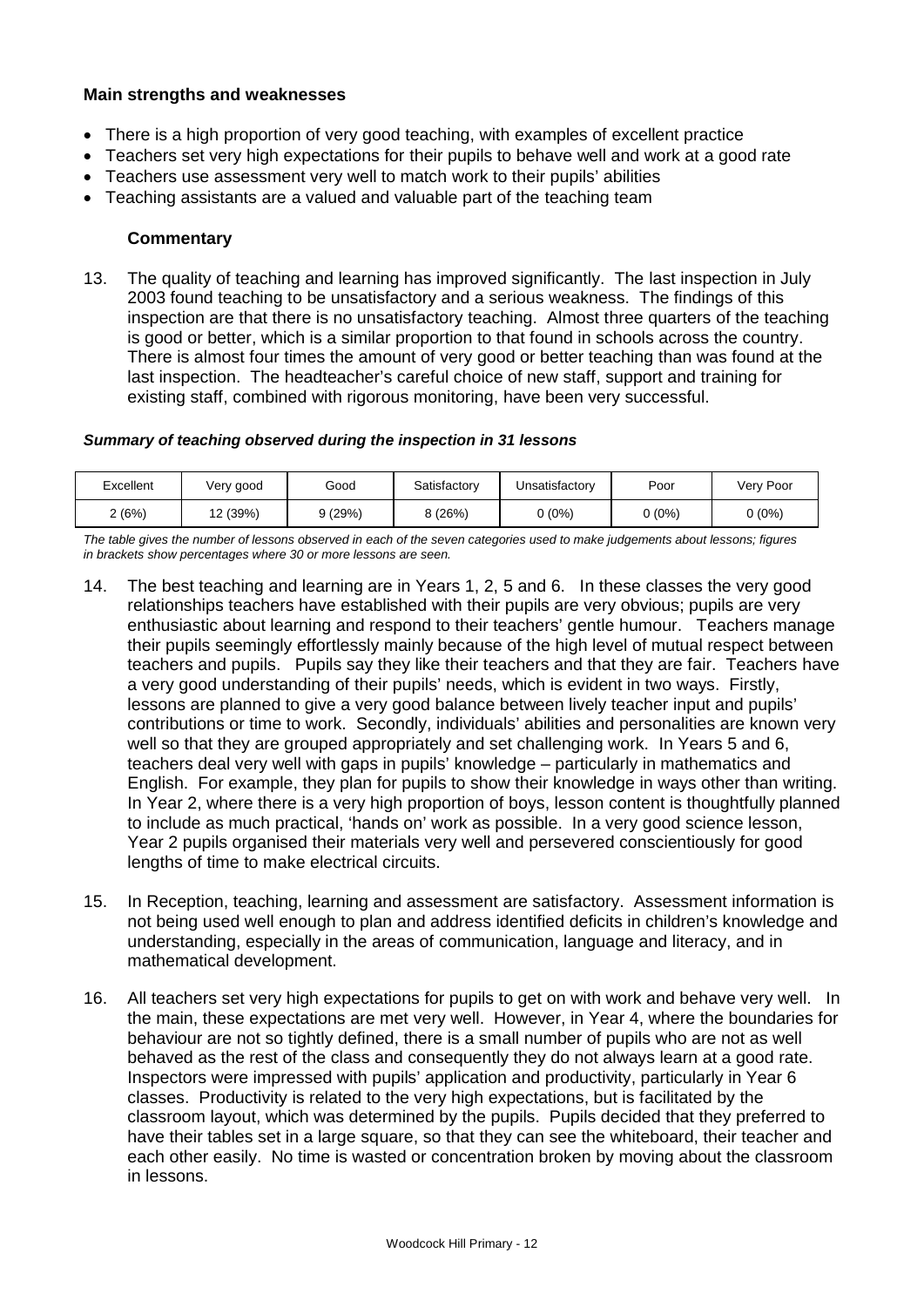- 17. Assessment systems are much improved. From an unsatisfactory state noted in the last inspection, they are now very good. Crucially, the assessment data is analysed and used very effectively. Groups are set according to ability, and pupils' special educational needs are quickly identified. Teaching for pupils with special educational needs is good overall. The two special educational needs teachers provide very good support for specific groups of Year 3 and Year 4 pupils for literacy and mathematics. Small groups are withdrawn and provided with tasks and pace of work at just the right level. Consequently, pupils' self-esteem is high and they are very willing to offer ideas and opinions. Teachers in Years 1 to 6 know exactly what level their pupils are at and what they need to learn next to move them on. They let pupils know what they have to do to improve their work to move, say, from National Curriculum Level 3 to Level 4. For example, in an English lesson for Year 2, more able pupils were challenged to use 'Level 3 connectives' in their work. Teachers mark pupils' work very well, keeping the right balance between praise for effort and giving ideas for improvement.
- 18. Teaching assistants play a vital part in pupils' good achievement in lessons. It is clear they work effectively in partnership with class teachers and provide very good support in preparing for lessons and in working alongside specific groups. They also provide unobtrusive but very good support for pupils who find it difficult to sustain a high standard of behaviour. Consequently, these pupils are helped to learn and the brisk, lively lessons are not slowed.

### **The curriculum**

The school's curriculum ensures that all pupils have access to a satisfactory quality and range of learning opportunities. It is enriched by a good variety of educational visits, visitors to the school and extra curricular activities.

### **Main strengths and weaknesses**

- Good provision for pupils with special educational needs means that they achieve well
- The school has recognised the need to make more meaningful links between subjects
- The accommodation is spacious and resources are good

- 19. The school provides a broad and balanced curriculum that meets the needs of its pupils and complies with statutory requirements. Religious education is taught according to the locally agreed syllabus. The school ensures that every pupil has equal access to all aspects of school life. Since the last inspection, schemes and policies have been developed, with a strong focus on assessment being used to inform planning. Assessment ensures that teachers plan work to meet the range of attainment in their classes and to avoid repetition. The school has recognised that the next stage of development is to make sure that more meaningful links between subjects are planned into the curriculum.
- 20. Provision for pupils with special educational needs is good overall. The special educational needs teachers are knowledgeable and have developed very good and profitable links with outside agencies. Resources are very good and deployed to advantage. Provision for the very small number of pupils with English as an additional language is very good. The pupil's stage of language acquisition is understood and catered for very well. Unobtrusive checks are made as to understanding of 'new' vocabulary and reinforcement provided if necessary.
- 21. The school provides a good range of extra curricular activities including a gardening club and football. The range of visits includes a residential visit for pupils in Years 5 and 6 so that they learn about a different part of the country. Local visits are planned and linked to topics being taught, so enriching pupils' learning experiences. The school places a high value on the performing arts and gives pupils first hand experiences, such as going to hear the City of Birmingham Symphony Orchestra, opportunities to see the ballet and inviting theatre groups into school. Productions at Christmas are another way in which pupils' skills in music and drama are developed.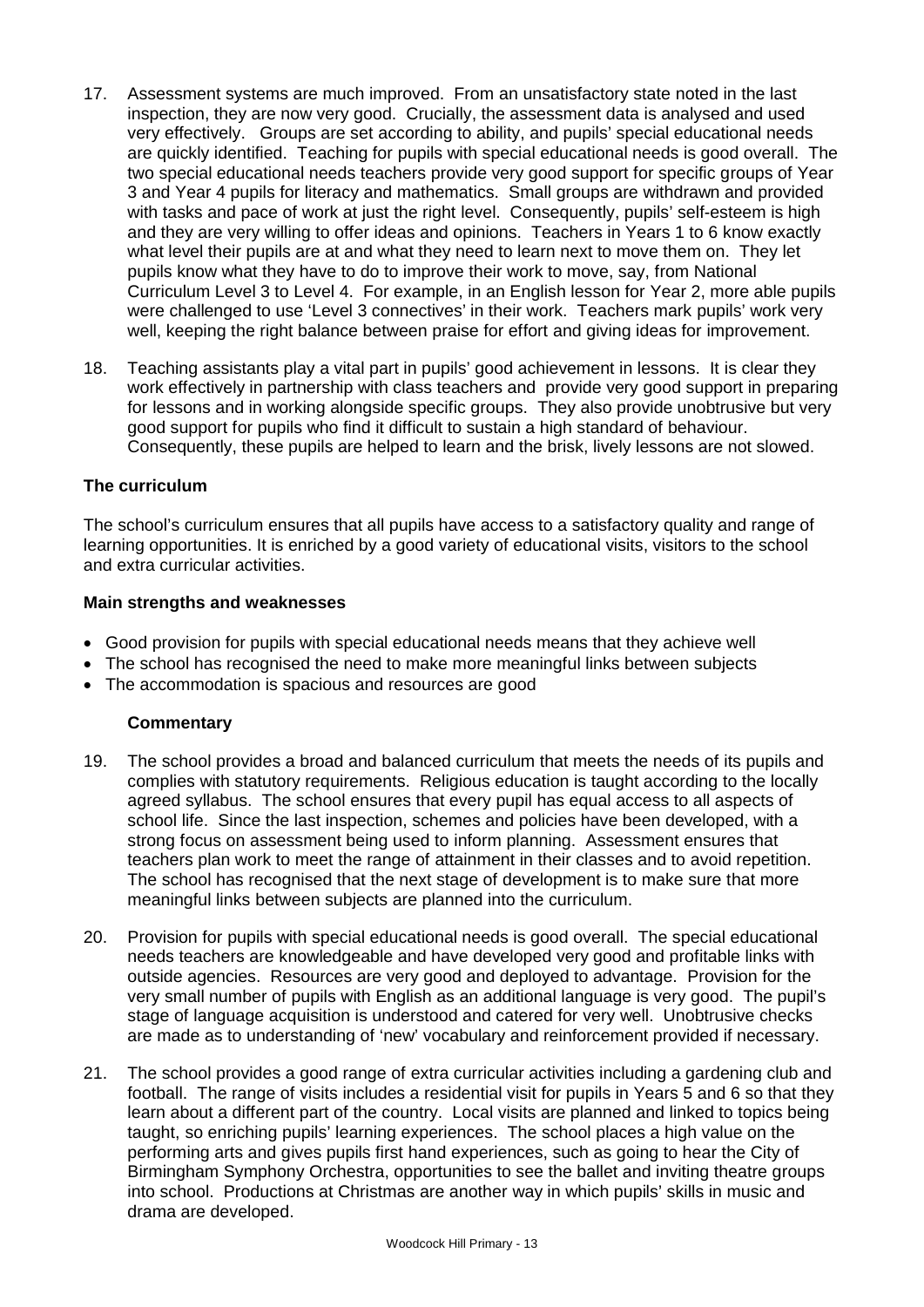22. There is very spacious accommodation that is kept clean and tidy. Particular features are good outdoor facilities, two large halls, an ICT suite, several rooms for small group work and an attractive library that is thoughtfully organised so that pupils can easily find what they want. Library provision has improved since the last inspection. Resources of good quality and range are accessible and teachers use them well to help pupils' learning. Colourful displays of pupils' work create a stimulating learning environment and show pupils that their work is valued.

### **Care, guidance and support**

The arrangements for the care and welfare of pupils are good overall. Pupils receive very good support for their personal needs and a very good level of academic support and guidance. Very close and very good account is taken of pupils' views.

#### **Main strengths and weaknesses**

- Pupils are always listened to; they have trust and affection for the adults in school
- The school's tracking system is used very effectively to make sure pupils achieve as well as possible
- The school works hard to make the old prefabricated buildings safe and welcoming
- Staff are particularly vigilant about child protection issues

- 23. Teachers take time to talk to pupils about their personal goals and achievements and in doing so inspire their confidence and gain their co-operation. Pupils have faith in the adults in school, and are confident that they will help them over any difficulties. The school is committed to the inclusion of all pupils in the opportunities it has to offer. The school council acts as a useful forum for seeking pupils' views.
- 24. Careful consideration is taken of the needs of all groups of pupils. The school's relatively new tracking system for checking on pupils' progress is being used very effectively. Pupils know how they are getting on. Teachers and senior staff are keen to know whether pupils are making enough progress and check to see if there are reasons for poor progress. More able pupils are challenged. Links with outside agencies are good and purposeful. Teachers have effective procedures that show how pupils have achieved and developed personally. This information is then used to target specialised support to ensure that the pupils' personal needs are met. The school capitalises on pupils' willingness to improve by providing mentoring support that successfully helps those who need it gain confidence in their own abilities. This has proved very effective with pupils with emotional or behavioural difficulties who make good progress in acquiring socially acceptable standards of behaviour. The educational welfare service works alongside the school in providing good quality support for pupils with unsatisfactory records of attendance. Child protection procedures are very good; they are clear, systematic and well known to staff. All adults in school are mindful of their responsibilities towards children who may be at risk. They listen closely to what children say, and if they are at all uneasy with what they hear, they report it at once to the headteacher. Detailed records are kept of all incidents of concern. Parents are properly informed at each stage.
- 25. A good level of care is extended to pupils with special educational needs. Individual Educational Plans are reviewed regularly and annual reviews of pupils' statements are carried out promptly.
- 26. The school adheres closely to the recommended guidance for administering first aid. Well trained staff deal effortlessly and sensitively with pupils' minor injuries and know what to do in the event of something more serious. Appropriate attention is paid to identifying and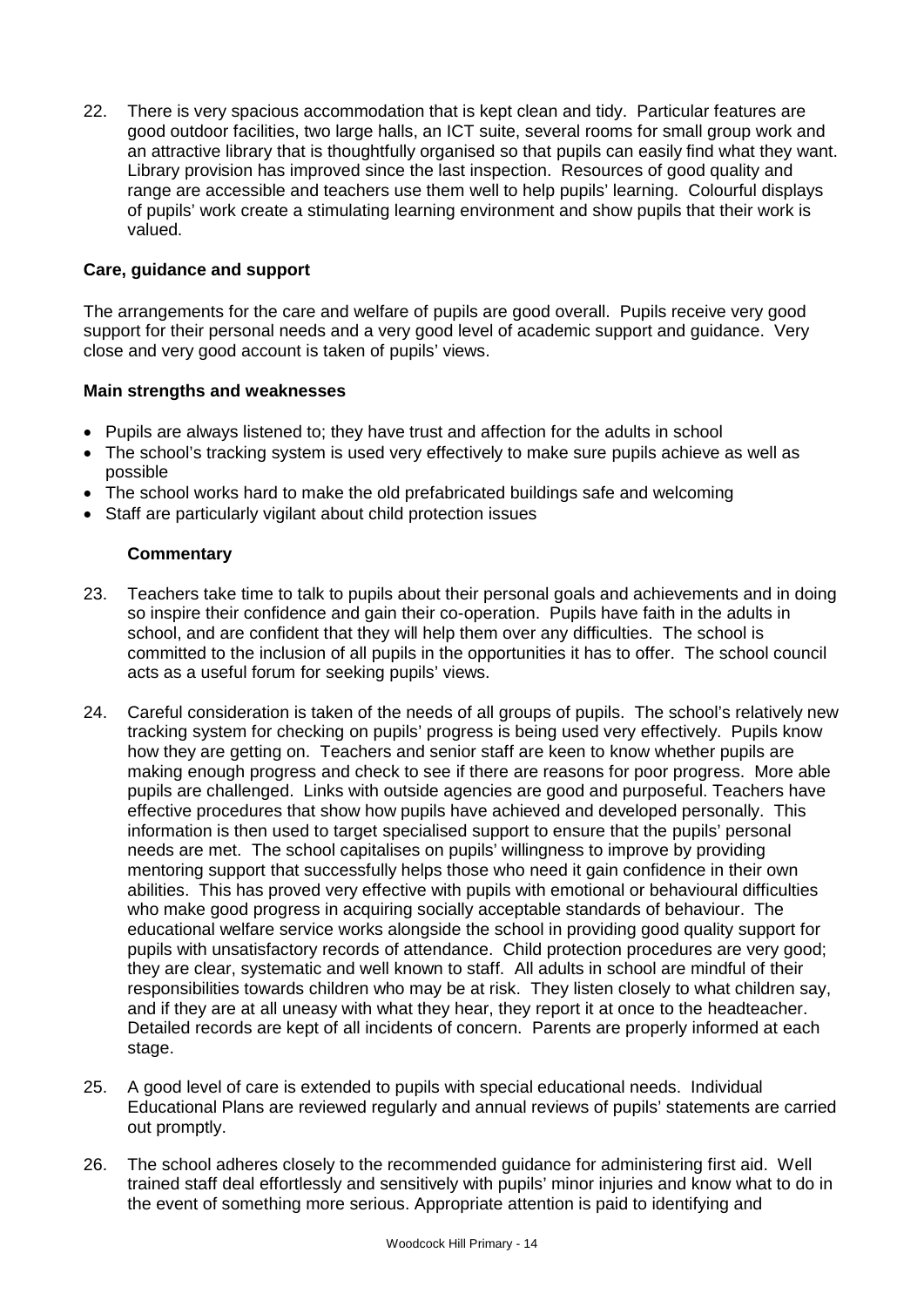eliminating health and safety hazards in and around the school. Checks of the site and equipment are regular and thorough and due consideration has been given to improving access to the buildings for people with physical disabilities. As a result, the school is safer and more secure than it was at the time of the previous inspection.

27. Deliberate efforts are made to employ staff who are genuinely concerned about the well-being of young people. All staff show patience, tolerance and a high degree of professionalism in their dealings with pupils and parents. Parents readily acknowledge that staff are easy to approach and talk to. The quality of relationships in school is very good and contributes significantly to the overall satisfactory arrangements for children starting school.

### **Partnership with parents, other schools and the community**

The school has a satisfactory partnership with parents, good and purposeful links with the community and satisfactory links with colleges and other schools.

### **Main strengths and weaknesses**

- The school has established a friendly, open and supportive dialogue with parents
- Co-operation between home and school is not easily achieved, but staff are developing increasingly effective strategies to strengthen the partnership
- Information on attendance in pupils' end of year reports is not directly linked to the impact on learning
- Pupils enjoy and benefit from the interesting range of local visitors who come in to enrich the curriculum.

- 28. The school endeavours to work with all families, but not all parents see this as a welcome intervention in their lives. Too many are still not making enough effort to get their children to school each day and on time. Nevertheless, parents do feel comfortable about approaching the staff on any matters of concern, confident that they will receive a courteous, helpful and swift response to their queries.
- 29. Eager to encourage better parental involvement, the school has brought together a group of parents interested in finding out more about how children learn and at the same time keen to improve the facilities in the local area. In the relaxed and non-threatening setting of an afterschool creative arts club, a small group of parents work alongside their children enjoying the sense of camaraderie that shared interests bring. Considerable success has been achieved by the members of this group. About a dozen have reached a first level qualification in British sign language. A smaller number are working towards achieving a Level 3 NVQ (National Vocational Qualification) in childcare. Some, having worked alongside a local artist, have found their work good enough for public display. At their own initiative, a small core of parents has raised sufficient funds to keep the group afloat and to provide a few extra resources for the school. This is encouraging, as is the general level of interest shown in the special events that are arranged for parents, such as a health awareness session. In offering these types of facilities and services, the school has taken the first steps to becoming what is known as an 'extended school'.
- 30. The school seizes all opportunities to bring in resources and people from the community that will inspire and motivate pupils, parents and staff. Good use is made of the school's spacious accommodation for the benefit of local organisations. For example, the headteacher is in the process of providing a base in school for the local community street warden who is linked to housing associations. The diverse and interesting range of visitors to the school makes a remarkable impression on pupils, and a significant contribution to their spiritual, moral, social and cultural development. Pupils remember well the visits they have had from Indian dancers, Irish musicians, a Franciscan friar, authors, traffic policemen, fire-fighters and environmentalists.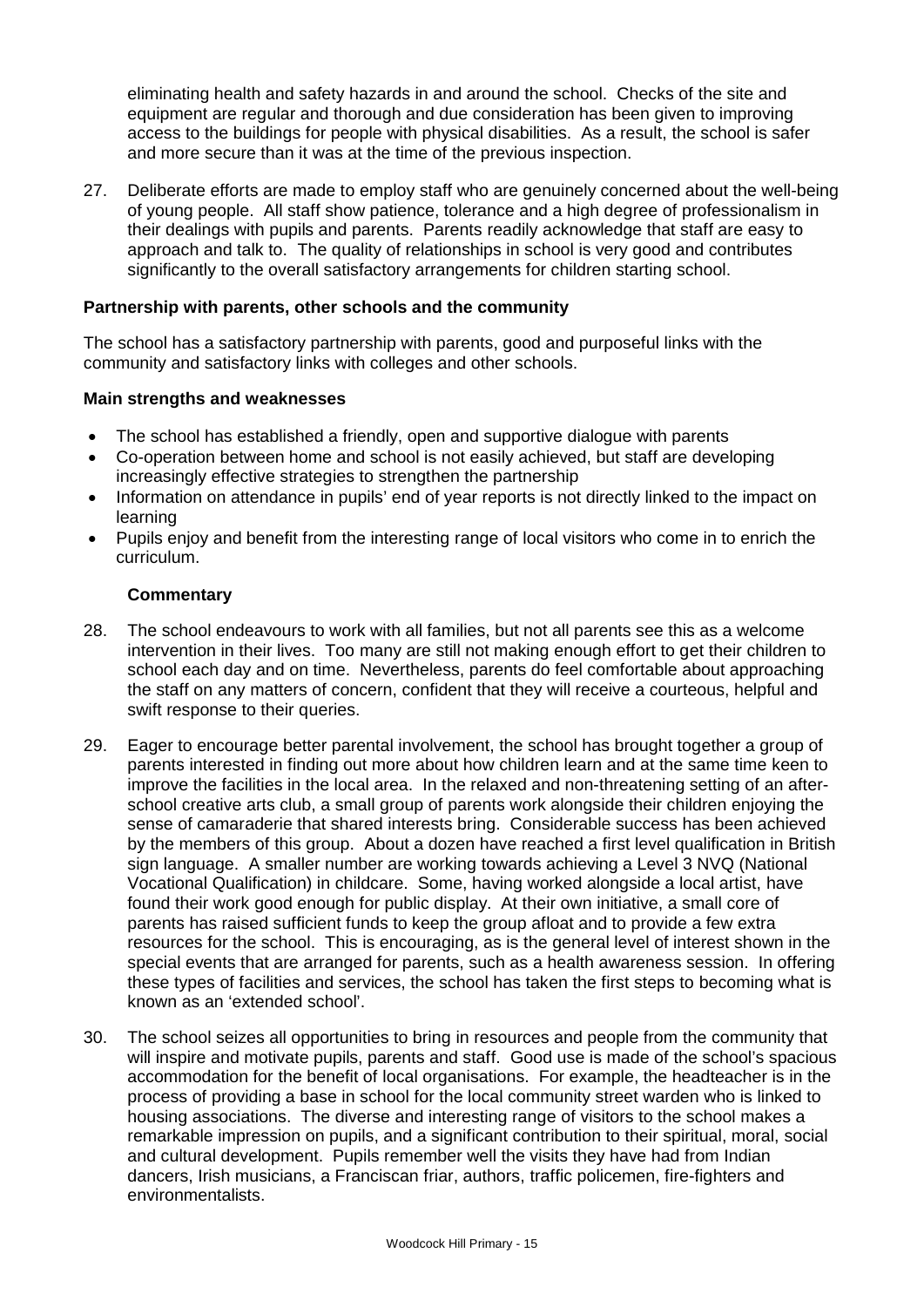- 31. Information in newsletters is all-inclusive. Much effort goes into explaining to parents what the pupils will actually learn from a particular activity, or why it is important that a certain school rule is upheld. Of particular note are the end-of-year class reports where pupils illustrate in words and pictures the activities, visits and visitors they have enjoyed most over the year. It follows that in the pre-inspection survey of their views, parents were firmly of the opinion that the teaching in school is good and that pupils are treated fairly and encouraged to become independent and mature.
- 32. More parents than was previously the case now attend the consultation evenings when their children's progress is reviewed. They know that the teachers are always willing to explain what their children need to do to achieve more. However, this helpful style of feedback is not always followed through in the formal written reports sent out in the summer term. These vary in their usefulness, particularly for pupils whose attendance is a cause for concern. Information here is mostly about interpreting figures rather than the negative impact that absence has on learning. As the educational welfare officers attached to the school have found, few parents automatically relate unsatisfactory attendance to unsatisfactory progress and achievement.
- 33. Sound links with other schools and colleges have resulted, amongst other benefits, in a shared and focussed attempt on improving attendance and in the appointment of an inclusion officer who promotes a structured approach to pupils joining and leaving the school that most parents feel happy with. Satisfactory procedures are in place for transfer to secondary schools.

### **LEADERSHIP AND MANAGEMENT**

Leadership and management are both good. Governance is satisfactory.

#### **Main strengths and weaknesses**

- The headteacher has a very clear sense of direction for the school
- Very good management systems are in place to sustain the good improvement made since the last inspection
- Subject co-ordinators are providing good or better leadership and are very good role models for colleagues
- The school's ethos is very good

- 34. Leadership and management have improved significantly since the last inspection in July 2003. At that time it was judged that leadership and management were unsatisfactory and a serious weakness and that '*The headteacher does not give a clear enough direction for the work of the school …'.* Governance was judged unsatisfactory and that *'…. governors do not have a clear view of the strengths and weaknesses of the school and some do not make enough contribution to the work of the governing body'.*
- 35. In less than two years, the same headteacher has demonstrated a tenacious determination to improve his knowledge and skills in these areas. He has been very successful. Valuable expertise and mentorship has been provided by the local education authority's headteacher adviser. The headteacher now provides a very clear vision for a school where pupils achieve well and develop into confident, responsible individuals. The leadership team comprises headteacher, the deputy headteacher and the assistant headteacher. They have a good overview of the infants and juniors and take responsibility for the curriculum, finance and assessment. The middle management are the core subject co-ordinators. All share the high aspirations for continued improvement in the quality of education the school provides.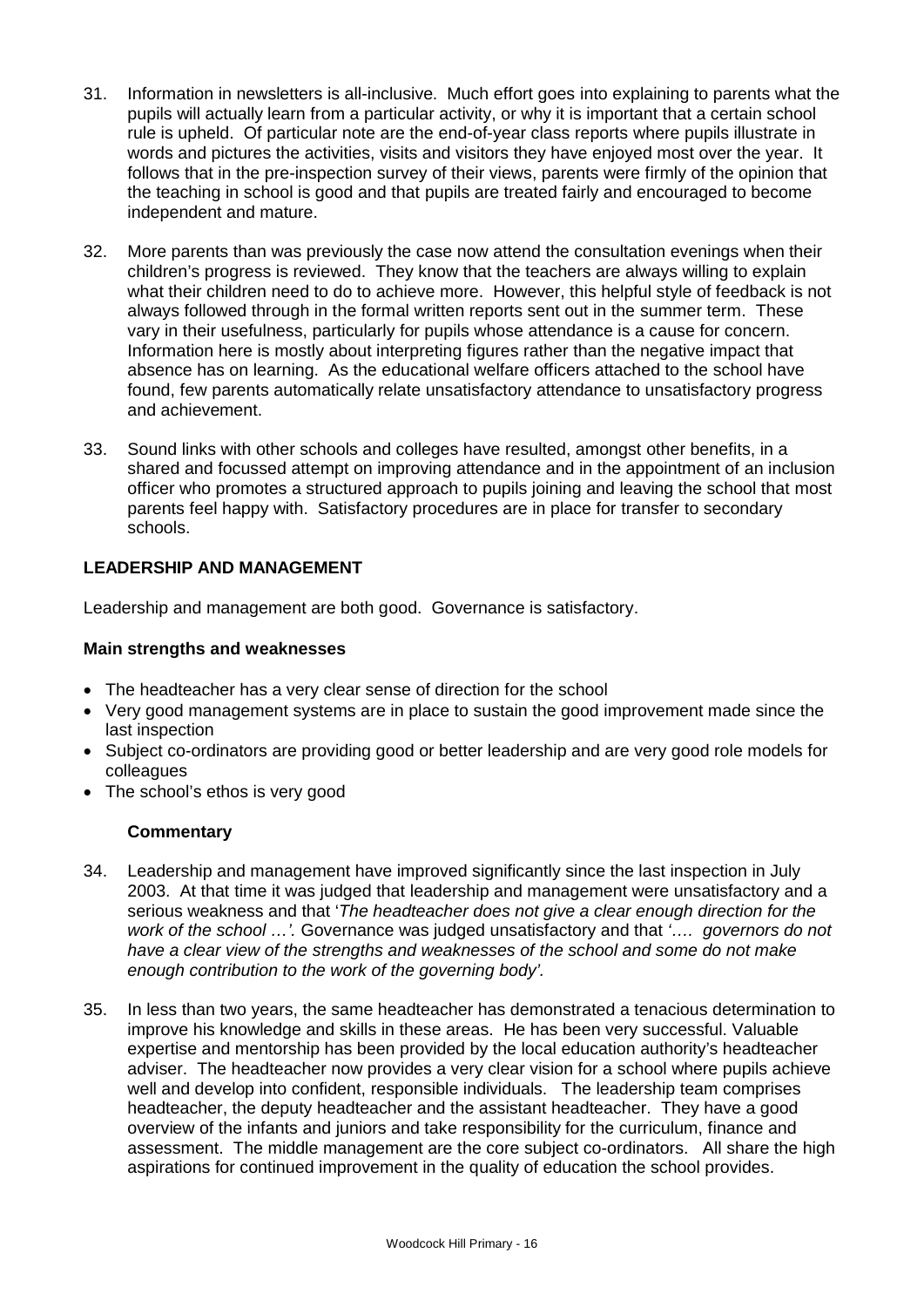- 36. The headteacher has created very effective leadership teams for the core subjects of English, mathematics, science and ICT. Co-ordinators have a very clear understanding of standards and achievement in their subjects, the areas of strength and the areas that need improvement. They also provide very good role models for colleagues in their teaching. Leadership of the Foundation Stage (Reception) though satisfactory, lacks the crisp analyses of standards and achievement and the dynamism for improvement noted as such strong features elsewhere in the school.
- 37. The school's ethos is very good. There is a very strong pastoral aspect to the work of the school. Pupils say they are happy in school and know that they can turn to staff if they have problems. Staff understand that pupils may have difficulty learning if they are troubled. However, the school does not allow this understanding and care for its pupils to cloud its sense of purpose in equipping pupils with a good education. Rather, it promotes pupils' personal development very effectively, helping pupils to become thoughtful and reflective young people who enjoy learning. They are helped to deal with conflict and manage their behaviour. The school makes sure that, even though some Year 6 pupils will not attain the expected Level 4, these pupils have secure basic literacy and numeracy skills and feel confident about coping in their next school.
- 38. Governance is now satisfactory but it continues to be difficult to recruit governors able to devote time to their roles. The chair of governors remains very involved in the life and work of the school and has showed determination in helping the governing body develop. Governors have made a good start on analysing data provided about the school's standards; they visit school and have sat in on lessons. They receive very informative reports from the headteacher. Governors now have a sound understanding of the strengths of the school and what needs to be done to improve. They are beginning to question and challenge and are taking a lead in managing the financial implications of a falling roll.
- 39. There is a strong culture of self-evaluation being used very effectively to bring about improvement. Management systems are very good and are having a good impact on achievement. However, the full impact is not yet evident in higher standards in national tests in Year 6. The systems have not been a 'quick fix' reaction to the last inspection; they are well thought out, easily used and sustainable. The very good system for tracking pupils' progress as they move through the school, is central to the school's very rigorous selfevaluation. The data generated by this system is analysed to see if pupils can make even better progress, or if progress is not as good as predicted. The results of the analyses are used to make changes to the curriculum or teaching methods. For example, in order to raise standards for the lower attaining pupils in Years 3 and 4, the special educational needs coordinators teach these groups for literacy and numeracy. Inspection evidence shows that this initiative is very successful. Performance management of teachers is used very effectively to keep a clear focus on raising standards and making sure pupils achieve well. Teachers' targets are very specific and easily measurable because they are based on the school's tracking system.
- 40. The issues of unsatisfactory teaching and assessment noted in the last inspection have been managed very well. Teaching is now good overall and assessment is very good. Many staff changes, interspersed with long term sickness covered by supply teachers, have slowed improvement in national test results. However, the headteacher and governors were determined to appoint the 'right' teachers for Woodcock Hill. The consistently very good teaching in Year 6 demonstrates their good choice. Furthermore, the temporary appointment of an experienced teacher to take on Year 3 has ensured that the good standards attained at the end of Year 2 in 2004, have been built on effectively. Teaching and learning are monitored regularly and rigorously. The leadership team, headteacher mentor and subject co-ordinators have all observed lessons. This has been very profitable professional development. All staff are involved in monitoring learning by looking at standards in pupils'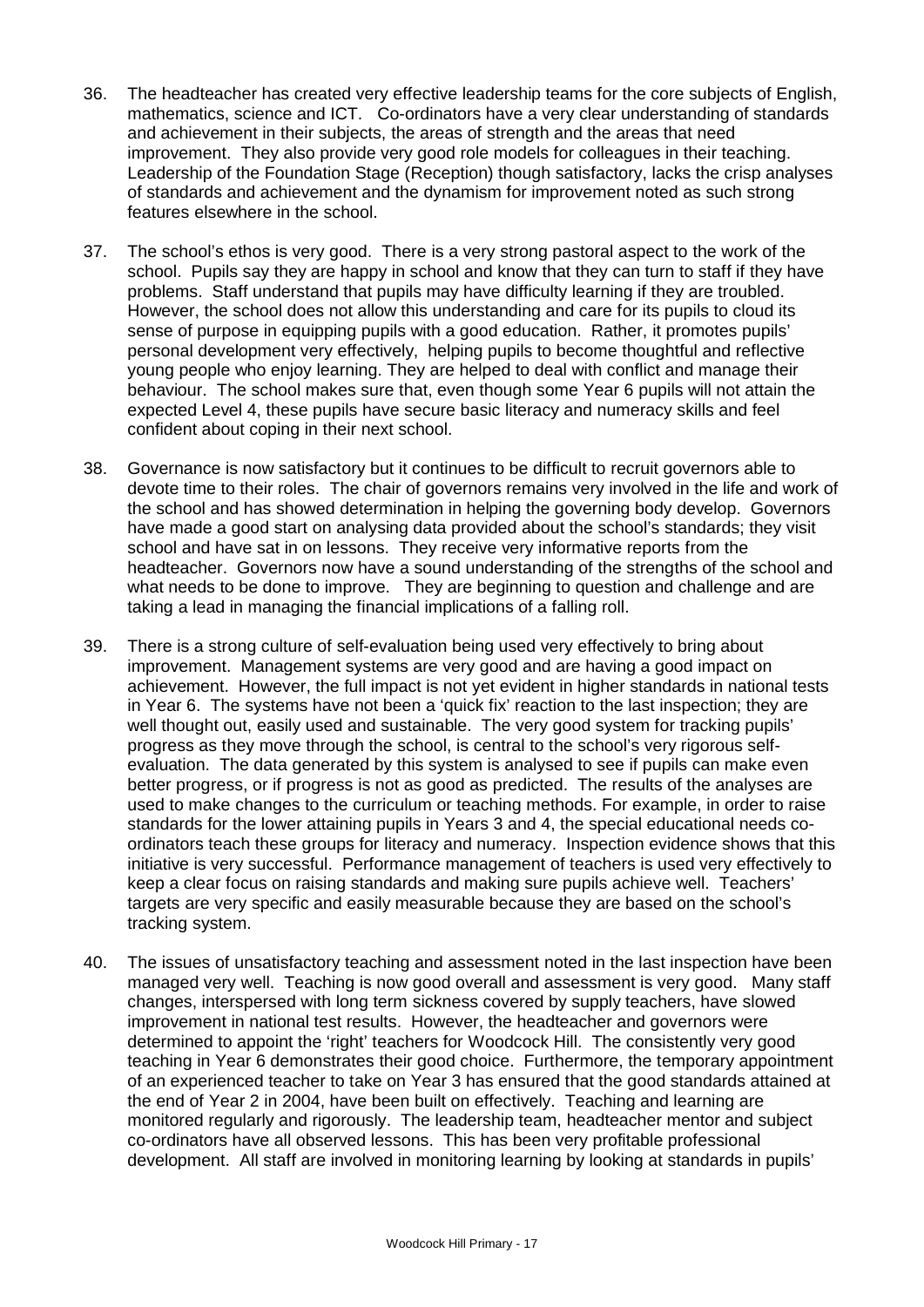work across a given year group. This strategy sharpens teachers' assessment at all levels and gives them a good overview of the standards achieved in the school. The results of monitoring are shared. Points for praise and improvement are noted.

### **Financial information**

The school is managing a falling roll efficiently with the help of the local educational authority's financial services department. Maintenance of the large, old buildings is a constant drain on resources. Long term plans are in hand for rationalising the use of buildings.

#### *Financial information for the year April 2004 to March 2005*

| Income and expenditure $(E)$ | Balances (£) |                                |
|------------------------------|--------------|--------------------------------|
| Total income<br>799101       |              | Balance from previous year     |
| Total expenditure            | 880205       | Balance carried forward to the |
| Expenditure per pupil        | 4682         |                                |

| Income and expenditure $(E)$ |        | Balances (£)                        |        |
|------------------------------|--------|-------------------------------------|--------|
| Total income                 | 799101 | Balance from previous year          | 18880  |
| Total expenditure            | 880205 | Balance carried forward to the next | -62224 |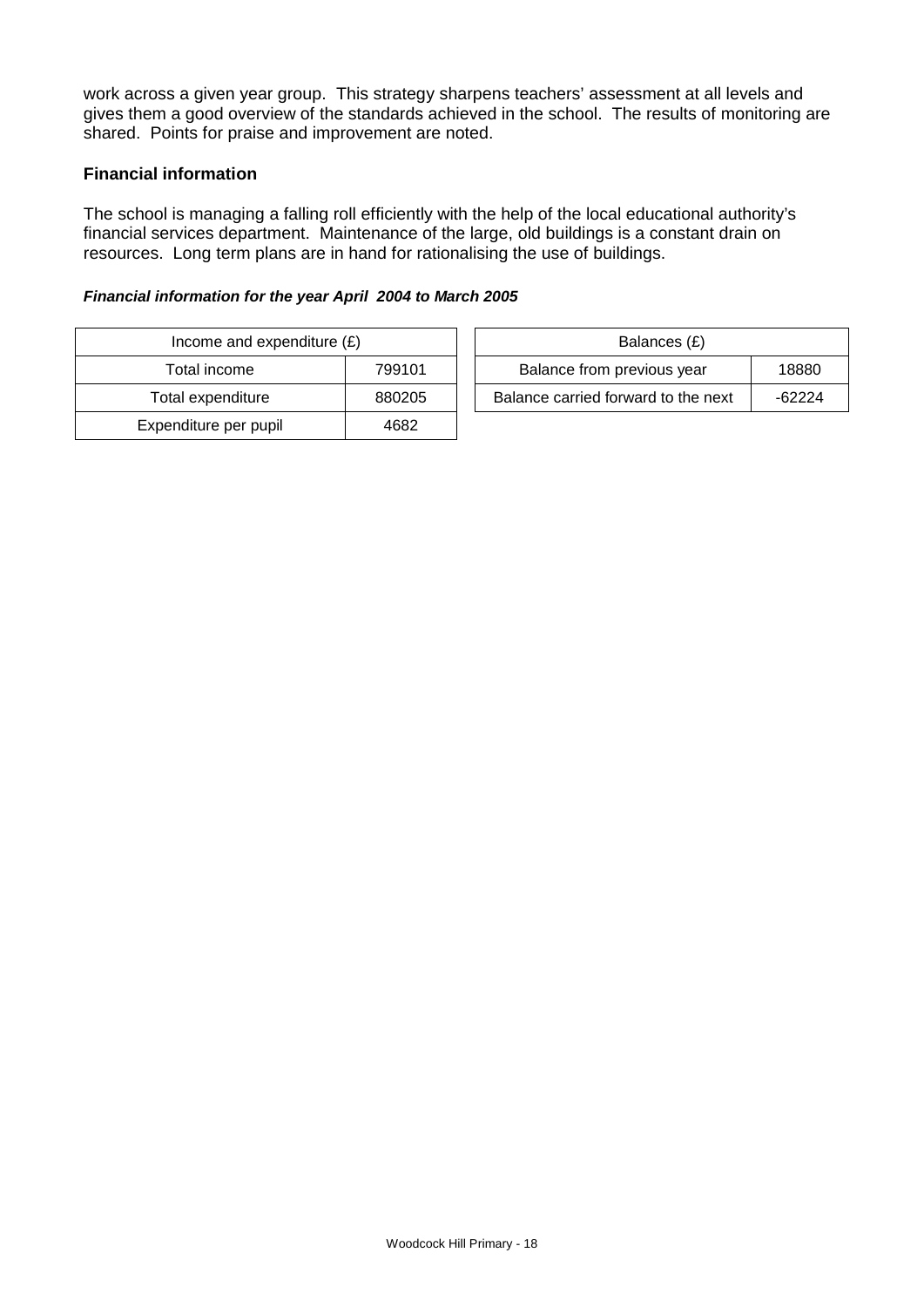# **PART C: THE QUALITY OF EDUCATION IN AREAS OF LEARNING AND SUBJECTS**

# **AREAS OF LEARNING IN THE FOUNDATION STAGE**

Provision for children in the Foundation Stage (Reception class) is **satisfactory** overall. It is not as good as it was at the time of the last inspection. Children enter school at the beginning of the academic year in which they become five. Attainment on entry is below average especially in communication, language and literacy. Achievement is satisfactory overall, However, children do not achieve as well as they should in the areas of communication, language and literacy and in mathematical development. The planning for these areas of learning is not clearly focussed on making sure children acquire these skills systematically and cumulatively. There is spacious accommodation and a good range of resources. Attractive displays stimulate children's interest and reflect all areas of learning.

# **PERSONAL, SOCIAL AND EMOTIONAL DEVELOPMENT**

Provision for personal, social and emotional development is **satisfactory**.

### **Main strengths and weaknesses**

- Children share resources well and settle to tasks without fuss
- Good relationships make sure that children feel confident and happy
- Some children persistently call out when adults are talking to the whole class

### **Commentary**

41. Teaching is satisfactory and children are on track to meet the goals expected of them by the end of the Reception year. Adults are kind and caring, ensuring that children settle quickly into school. Children share resources well and work well together in small groups, and are beginning to learn how to work independently. They are not always expected to clear up after themselves. Although the majority of children are well behaved, there are some children who persistently call out when adults are talking to the whole class. This disrupts learning.

# **COMMUNICATION, LANGUAGE AND LITERACY**

Provision for communication, language and literacy is **unsatisfactory**.

### **Main strengths and weaknesses**

- Basic literacy skills such as letter sounds are not taught well
- Although there is a good range of books, there are too few opportunities for children to share and enjoy them
- There is a well resourced role play area

### **Commentary**

42. By the end of their time in Reception, the majority of children will not achieve the expected standards. The school has identified that children start with low levels of vocabulary and have limited knowledge of books and stories. However, not enough is done to address these identified deficits. Though teaching in the session observed was satisfactory, the general provision in this area of learning is unsatisfactory and children do not achieve as well as they could. Two main reasons hinder progress and achievement: not enough time is allocated to developing children's language, communication and literacy and there is not a systematic and cumulative way of teaching phonics (letter sounds) to help children develop reading and writing skills. Children are not always encouraged to share and enjoy books. For example,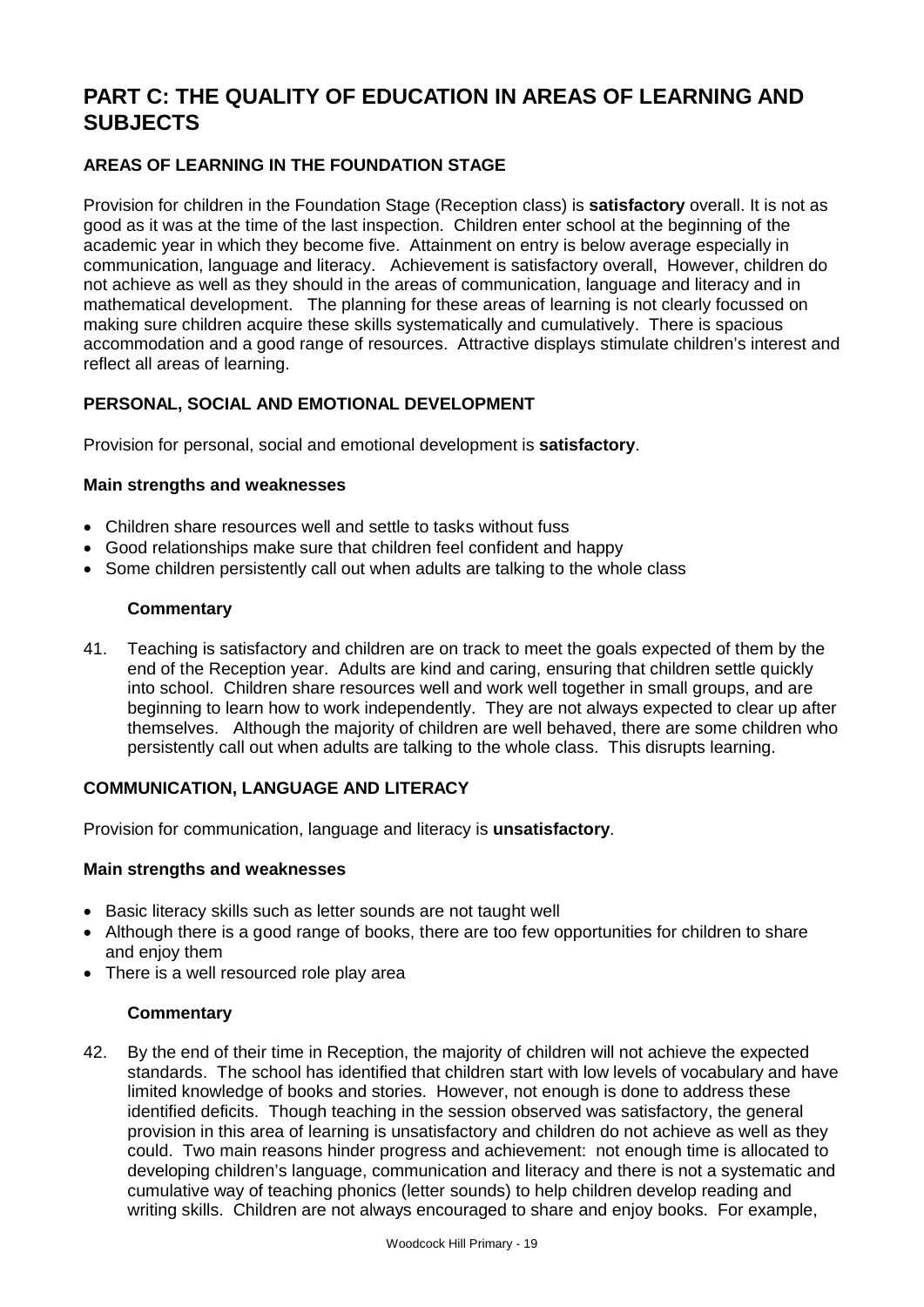during a literacy lesson, those children not working directly with adults did not choose to look at books. The role-play area, is well resourced and children love using it but opportunities are not planned for adults to engage in the play, and help to develop specific vocabulary. A range of mark making tools encourages the development of writing.

### **MATHEMATICAL DEVELOPMENT**

Provision in mathematical development is **unsatisfactory**.

### **Main strengths and weaknesses**

- Attractive displays stimulate interest
- Teachers do not always sufficiently challenge high attaining pupils
- There are not enough opportunities for direct teaching

### **Commentary**

43. By the end of Reception, children's attainment in mathematical knowledge and understanding is likely to be below those expected. Overall, teaching is satisfactory. Comprehensive records of children's knowledge, understanding and skills are kept but they are not always used productively to structure learning to suit individuals. Many children recognise numbers to 10, with about half reliably counting to10. They name some two and three dimensional shapes but many are not yet able to use the expected range of mathematical language or to develop mathematical ideas independently. More able children are beginning to explore the idea of 'more than and less than'. Insufficient time is allocated to direct teaching, therefore children do not achieve as well as they might. Attractive displays, such as Miss Muffet, counting the spots on the spiders, and the clocks for a Hickory, Dickory Clock picture, stimulate children's interest.

# **KNOWLEDGE AND UNDERSTANDING OF THE WORLD**

Provision in knowledge and understanding of the world is **satisfactory**.

#### **Main strengths and weaknesses**

- Children are encouraged to explore and discuss their surroundings
- Opportunities are planned for children to observe and investigate

### **Commentary**

44. A satisfactory range of experiences help children learn about the world around them. Overall, standards in this area of learning are average and children achieve well because they are encouraged to explore and discuss their experiences. Teaching is satisfactory. The use of ICT is well integrated into activities and skills are developing appropriately. Children use the mouse confidently. Within the classroom, there are opportunities for children to observe and investigate. For example, children are growing bean and sunflower seeds. They enjoy investigating materials that are attracted to magnets. Children are excited when looking at different fruits that many had not seen before. There is good development of children's language as they are encouraged to describe the shape, taste and smell of different fruits. Opportunities are missed for closer observations.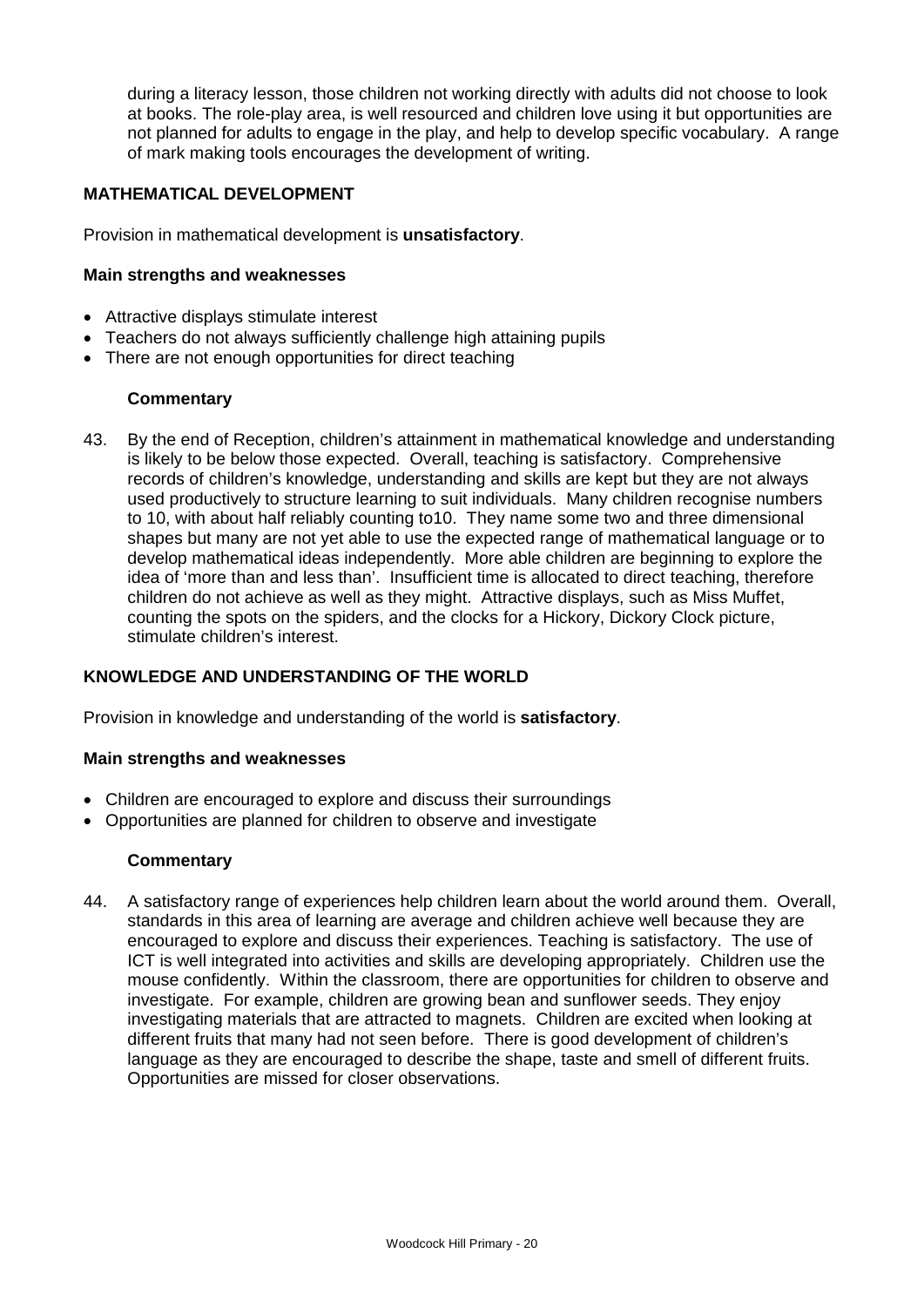### **PHYSICAL DEVELOPMENT**

45. No lessons or outdoor activities were observed. Consequently it is not possible to make a secure judgement on standards or teaching. The good accommodation means that children have easy access to the playground and indoor climbing apparatus. Children are making good progress in the development of their manipulative skills by handling brushes, a variety of mark making material, scissors and manipulating small construction equipment.

### **CREATIVE DEVELOPMENT**

46. It was not possible to make an overall judgement of provision or standards in this area of learning. Work on display covered a wide range of media such as free painting, collages and models in clay.

### **SUBJECTS IN KEY STAGES 1 AND 2**

#### **ENGLISH**

Provision in English is **good**.

#### **Main strengths and weaknesses**

- Pupils achieve well in the infants
- Standards remain well below average at Year 6
- Good leadership together with very good assessment is ensuring steady progress through the juniors
- Teaching is good overall with very good teaching for Year 2 and Year 6
- For pupils who do not manage to read at home, there are too few opportunities to practise reading in school

- 47. When children start at Woodcock Hill, a high proportion have under-developed language and literacy skills. Inspection evidence shows that not enough is done to address these identified deficits in the Reception class and children do not make enough progress in this area of learning. However, in the infants it is a different story. Teaching is of a high quality, based very firmly on extremely thorough assessment and knowledge of individuals' learning styles helps pupils achieve well. In Year 2 there are 18 boys and eight girls; teaching in this class is planned very successfully to keep a good balance of teacher input and pupil activity in order to keep pupils' attention and interest. Pupils achieve well and are very proud of their work. Writing is a strength. Pupils enjoy writing and are keen to record their ideas. Basic spellings are secure and handwriting is satisfactory. Standards are around average with teacher assessment showing a high proportion of pupils likely to attain the expected Level 2 in the forthcoming national tests.
- 48. Standards in Year 6 are well below average. The history of unsatisfactory teaching particularly in Years 3 and 4 noted by the last inspection is still evident in the standard of the current Year 6 pupils' work. As Year 2 pupils, their attainment in writing was average and in reading well below. However, they did not build on this achievement in Years 3 and 4 with the result that a high proportion of pupils still lack basic spelling and punctuation skills and reading skills are limited. Achievement over time, therefore, has been unsatisfactory. The current very good teaching is helping pupils catch up and consolidate skills. Importantly, pupils are confident 'to have a go' at writing and, whilst it is evident that some get very frustrated with their weak spelling ability, they try hard to use imaginative vocabulary in their stories and poetry. Scrutiny of pupils' work shows a good improvement in vocabulary, the structure of written work and the amount produced. Standards of handwriting are improving but are generally below those expected; few use joined up writing as a matter of course.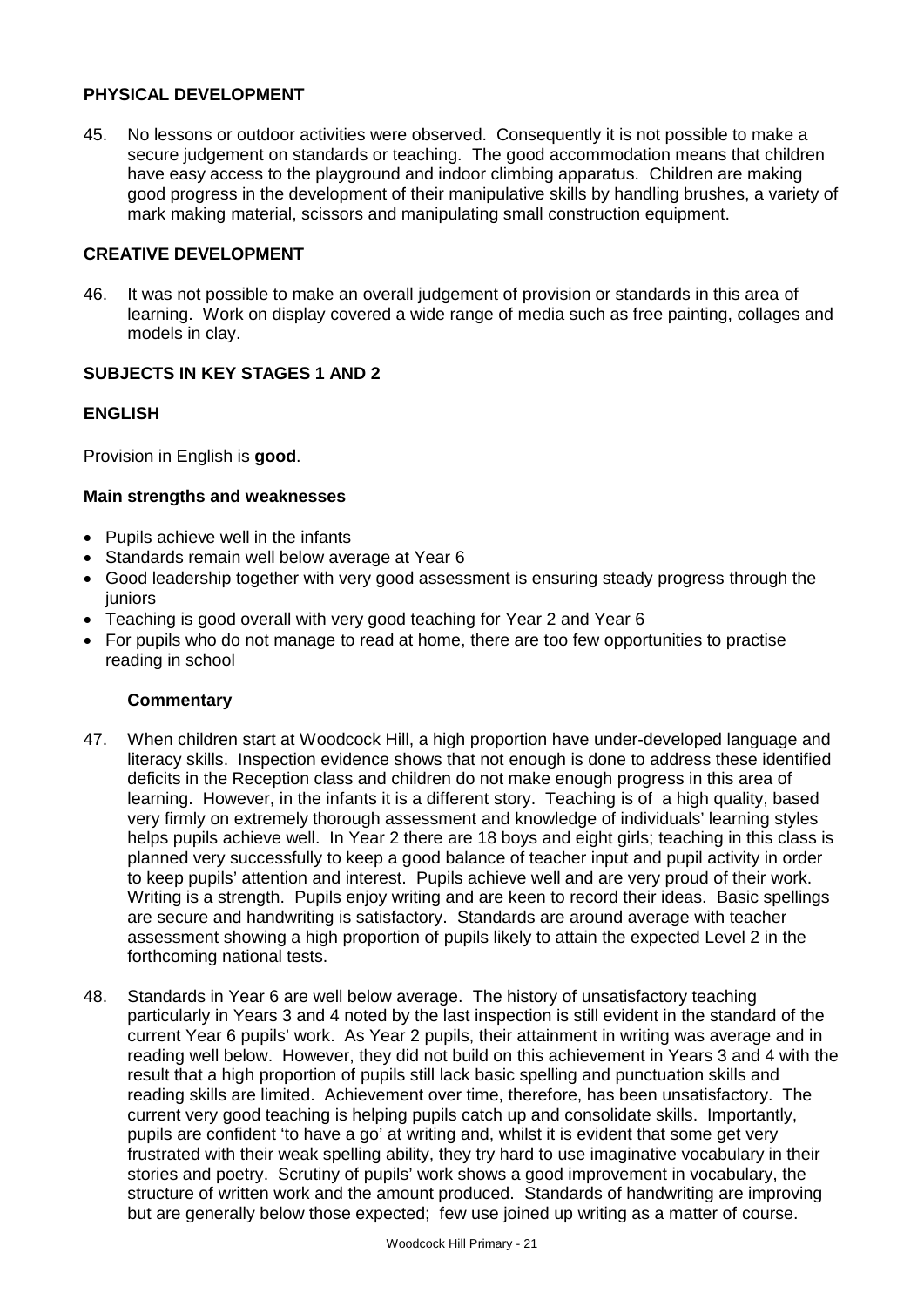Pupils say they enjoy reading, and inspection shows teachers ensure that individuals have interesting, up-to-date books at a suitable level. The problem that limits progress is the amount of reading many pupils manage to do at home. Across the school, there are many pupils who do not have the opportunity to read regularly at home. The special needs teachers do their very best to hear these pupils read but often this is only once per week, which is not enough to ensure good progress.

- 49. Improvement since the last inspection is good overall with very good improvement in the quality of teaching and assessment. The deputy headteacher was noted as providing good leadership for the subject at the last inspection. Since then, she has undertaken rigorous monitoring and used the results to change and adapt planning, teaching and resources. She has provided a very clear sense of direction. For example, the whole school focus on developing pupils' speaking and listening skills is paying dividends. The great majority of pupils know they are expected to respond to questions with a whole sentence and are reminded to do so by teachers. Older juniors are developing a good sense of audience.
- 50. Due to the long term absence of the co-ordinator, the assistant headteacher has taken on the role and is providing good, temporary leadership by maintaining the momentum for improvement. Assessment is very good and is being used very effectively to raise standards. All teachers have a crystal clear picture of pupils' National Curriculum level and what needs to be learned to move a pupil to the next level. These targets are shared with pupils. Targets are set for end of year attainment and reviewed each term. Pupils who do not make the expected progress are targeted with extra help. More challenging targets are set for pupils who have made good progress. The co-ordinator and headteacher check teachers' assessments and ask relevant questions if progress is not as good as expected. Also, to keep a tight focus on raising standards, teachers have performance management targets related to groups of their pupils' attainment and progress.
- 51. The headteacher has endeavoured to ensure that the current Year 3, who did well in their Year 2 national tests, build on their achievement. A teacher with experience of the age group has been employed for one year to take the class. Data provided by the school shows these pupils are consolidating their skills thoroughly. Standards have not slipped and achievement is at least sound. Indeed, around a quarter of the pupils have made good progress. Standards in Year 4 are wide ranging but, overall, well below average. Their attainment in Year 2 tests was low. However, from scrutiny of work and lesson observation, achievement is at least satisfactory. In both Year 3 and Year 4, pupils with special educational needs do particularly well when groups are withdrawn to work with the special needs teachers. Standards in Year 5 are, again, very wide ranging and overall well below average. These pupils made little progress in their Year 3 and still have much to make up.
- 52. Teaching in Year 6 is very good. Pupils are grouped according to ability and taught in two classes of around 15 pupils in each. Pupils with special educational needs have good additional help from the special needs co-ordinators who address their specific needs. As a result these pupils achieve well. In the lower ability group, the teaching assistant provides proficient support. The good adult to pupil ratio in this group gives many opportunities for individual help and encouragement which enable pupils to succeed and learn at a good rate. Teachers use lively methods to capture their pupils' imagination, such as 'hot seating'. In the lessons observed, achievement was always good because pupils had listened intently and wanted to get on with the interesting tasks; they all worked to capacity albeit slowly. Marking is very good and pupils know what they have to do to improve. Teachers are aware of keeping the right balance between encouraging pupils to write what they want to say, and making comments about incorrect spelling and punctuation. They encourage pupils to read. The school has recently purchased a range of highly interesting books, which are not too difficult to read. These have been appreciated by teachers and pupils. Pupils also say that *'… we're really pleased we don't have to write those reviews, it puts you off reading'*.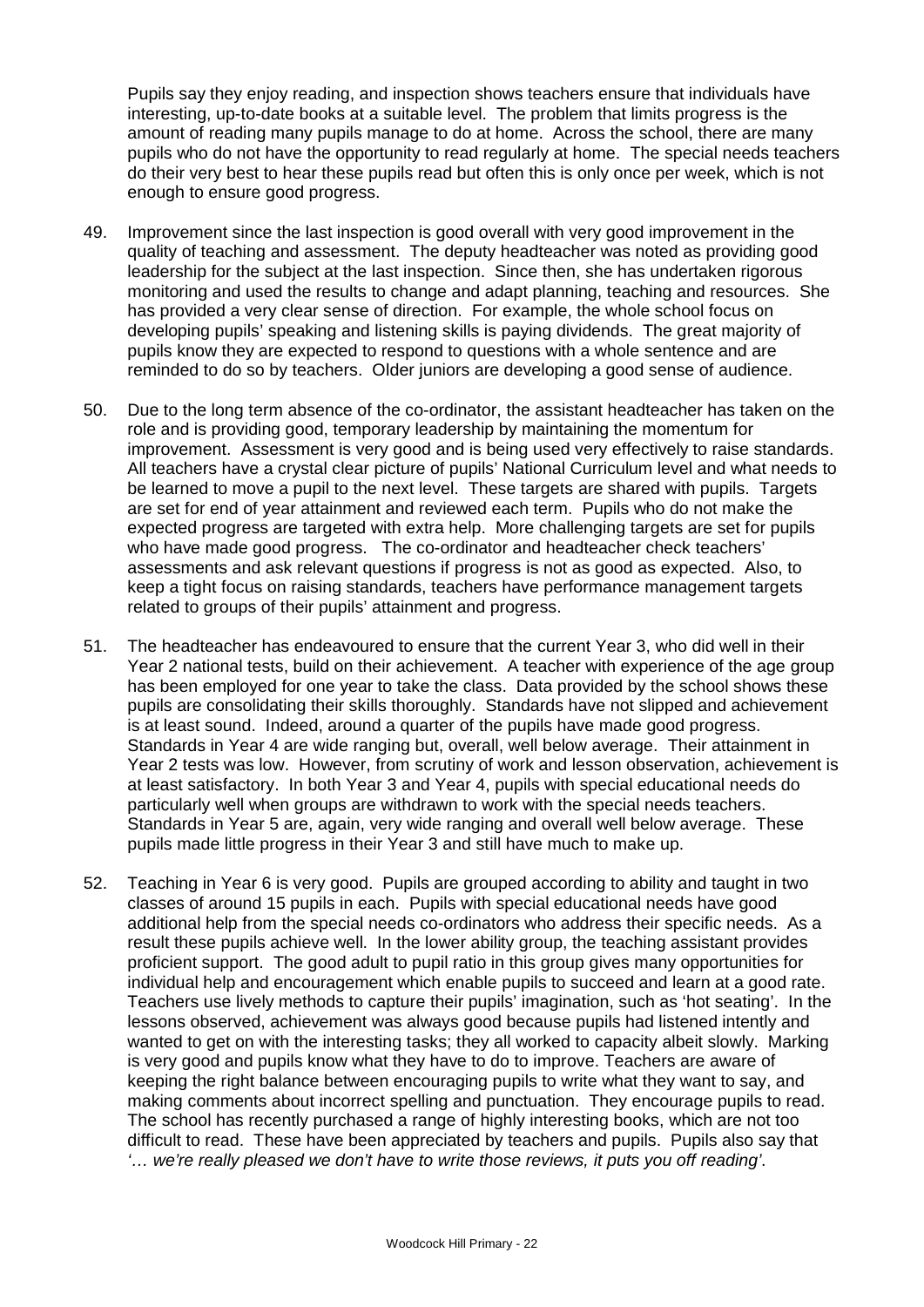### **Language and literacy across the curriculum**

53. Speaking and listening skills are developing well due to a whole school focus. Teachers encourage pupils to talk about their ideas prior to writing. Year 6 have a good understanding of taking turns in discussions, and putting forward their ideas succinctly. Across the school, all pupils are keen to write. Pupils make appropriate use of their literacy skills in other subjects but the low standards in the older junior classes sometimes prevent pupils from showing exactly how much they know and understand. The school has recognised that it is at a point when it can start to teach literacy skills through other subjects.

### **MATHEMATICS**

The provision in mathematics is **good**.

### **Main strengths and weaknesses**

- Standards by Year 6 are well below average
- Teaching is good overall. Teaching in Years 1 and 2 is very good
- Assessment and marking of pupils' work is very good
- Pupils' attitudes are very good
- Leadership and management are very good

- 54. Standards by the end of Year 2 are average and all pupils, including those with special educational needs, achieve well. By Year 6 standards are well below average and the achievement of Year 6 pupils is unsatisfactory over time. The decline in the performance of the present Year 6 pupils since they were in Year 2 is because of unsatisfactory teaching in the past. However, since the previous inspection, teaching has improved to good overall and this is having a positive impact on standards and achievement resulting in average standards and good achievement in Years 3, 4 and 5. Although standards are well below average in Year 6, consistently good teaching results in good achievement in lessons. No differences were observed in the achievement of boys and girls.
- 55. Teaching is good overall and has improved since the previous inspection when it was satisfactory overall, though ranging from unsatisfactory to good. Teaching is very good in Years 1 and 2, and one excellent lesson was observed. Teaching in Years 3 to 6 is good overall with no lesson observed less than satisfactory. The majority of lessons have very good pace, which ensures pupils remain motivated and on task. Throughout the school teachers manage their pupils very well. This, and the appropriately matched work, results in the very good attitudes and behaviour of pupils, who want to learn and who co-operate very well. The overall good teaching is raising standards, though not sufficiently for Year 6 pupils to make up lost ground. Teaching assistants, learning mentors and the special needs co-ordinators give good, and often very good, support for lower attaining pupils either in class or in groups withdrawn from classes. As well as having a good impact on achievement, this support has a very good influence on behaviour.
- 56. Very good use is made of assessment and marking to ensure work is well matched to the needs of pupils and to track pupils' progress. This is an improvement since the previous inspection when assessment and marking were only satisfactory overall. Teachers begin their lessons by sharing the learning objectives or targets, so that pupils know what is to be learnt. The majority of teachers use the end of lessons to recap on lesson objectives so that pupils can assess whether they have been achieved. In addition, teachers mark pupils' work against the objectives so pupils know how well they are achieving. Pupils, especially in Years 3 to 6, know their group or individual targets and so are also able to track their own progress over time.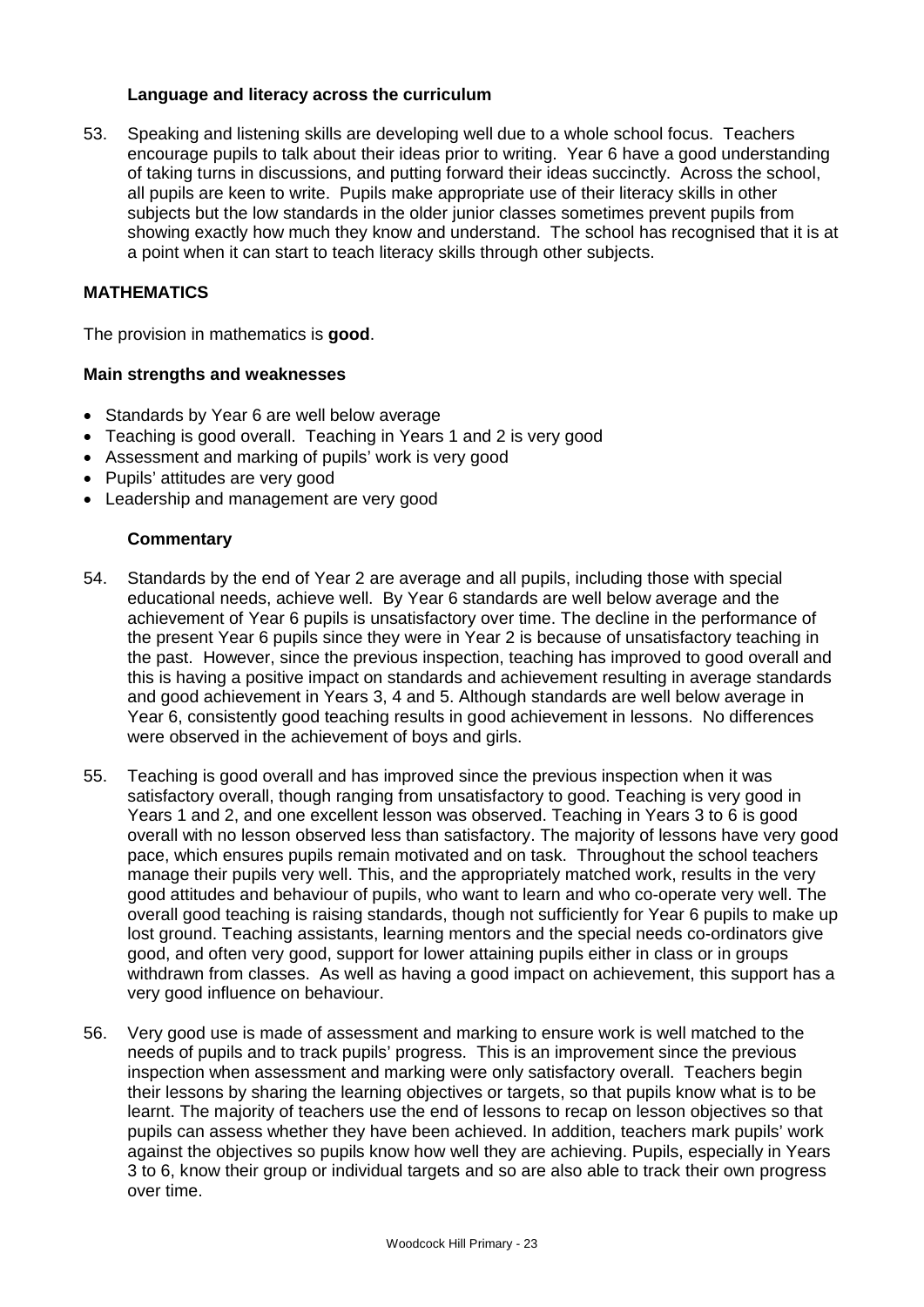- 57. The school has identified subtraction, multiplication, division, fractions and decimals as a weaknesses in pupils' mathematics. Throughout the inspection week examples were observed of pupils being encouraged to solve mental and written subtraction and multiplication problems and problems with fractions and decimals. Teachers use pupils' errors and misconceptions well as teaching points to share with the class and to encourage pupils to explain their strategies. This contributes well to pupils' speaking and listening skills. However, in the satisfactory lessons, pupils' personal strategies and explanations are not always discussed.
- 58. Leadership and management of the subject are very good and have improved since the previous inspection when they were judged to be only satisfactory. The relatively new coordinator is a good role model for the teaching of mathematics. He monitors planning and analyses school and national results to identify strengths and weaknesses. He has the opportunity to work alongside colleagues to monitor and support teaching. Good use is made of ICT to support mathematics., for example through the use of spreadsheets and graphs.

### **Mathematics across the curriculum**

59. The use of mathematics across the curriculum is good and is having a positive impact on standards. Teachers plan activities in subjects such as science, ICT and history, which consolidate and develop pupils' mathematical understanding. For example, Year 6 pupils construct line graphs and bar charts of the results of science experiments, Year 5 use spreadsheets to show the patterns in times tables and Year 2 use computers to generate symmetrical patterns.

# **SCIENCE**

Provision in science is **good.**

# **Main strengths and weaknesses**

- Very good leadership by the co-ordinator
- Standards are below average by the end of Year 6
- Assessment systems are developing well and are being used effectively to identify gaps in pupils' learning and to inform planning
- There is a strong emphasis on practical and investigative activities and the use of scientific vocabulary
- There are good opportunities for pupils to use mathematical skills and ICT to support their learning

- 60. National teacher assessments in 2004 showed standards attained by pupils in Year 2 to be below average when compared to all schools but above average when compared to similar schools. In the 2004 national tests at the end of Year 6, results were well below the national average. Work seen during the inspection indicates that standards are beginning to rise across the school. They are currently average in Year 2, and below average in Year 6 because these pupils have significant gaps in their scientific knowledge because of weak teaching in earlier years. This year, they have benefited from very good teaching. They are taught in two small groups according to ability and they have achieved well.
- 61. In the work scrutinised and in lessons, there is strong emphasis on practical and investigative work. Pupils in Year 2 are enthusiastic and keen to investigate how to make an electrical circuit and light up a bulb. In Year 3, pupils investigate how shadows are formed, making generalisations such as when the light source is directly above an object then the shadow will be small. In every lesson, there is a strong focus on using scientific vocabulary with pupils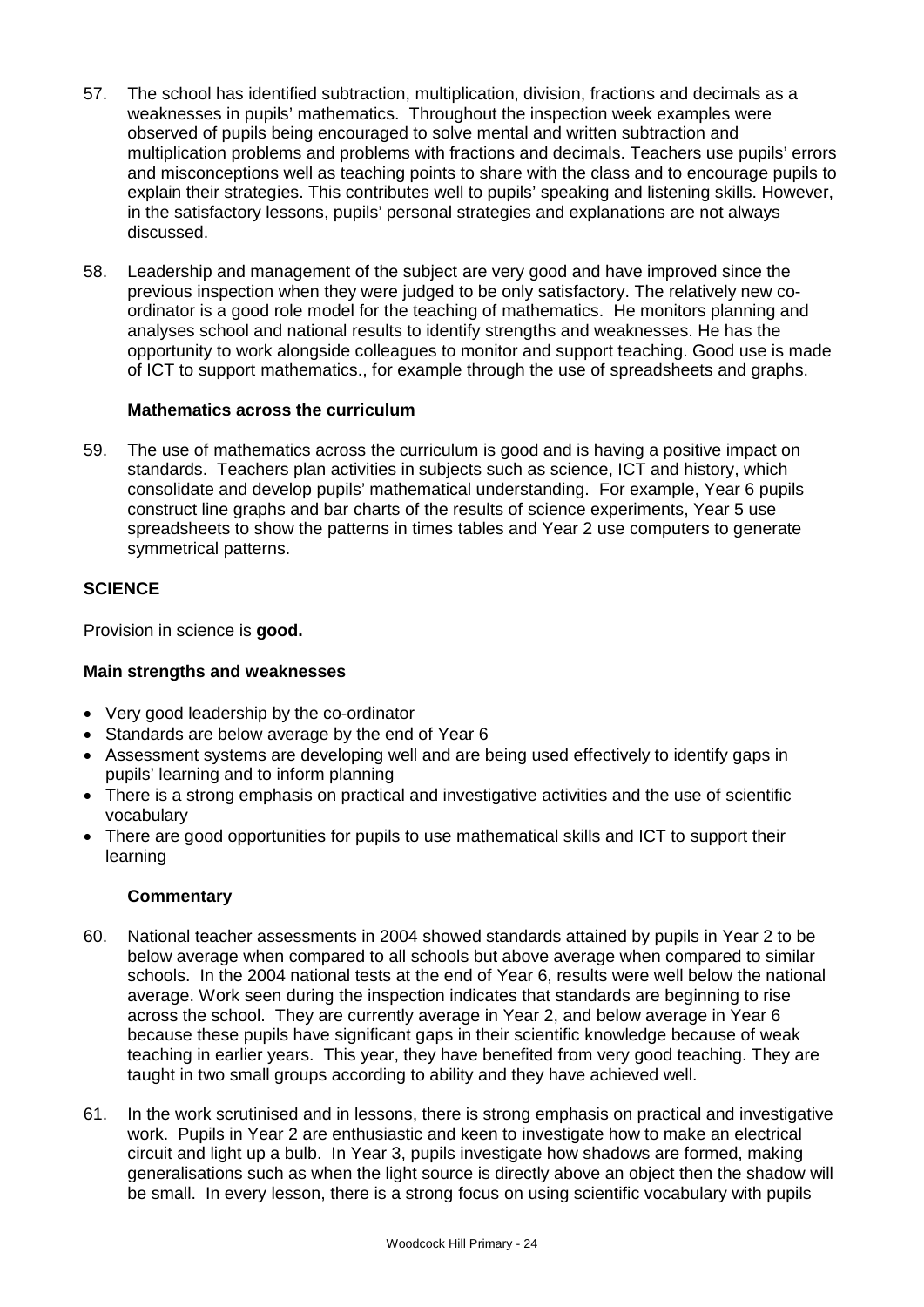becoming increasingly confident in using this to explain their thinking. Pupils have very good attitudes to their work and collaborate well when planning and carrying out experiments. Pupils with special educational needs are well supported and they make good progress.

- 62. Since the last inspection, the quality of teaching has improved. Overall, teaching is good with very good teaching observed in Year 2 and Year 6. Teaching is well planned to cover the curriculum systematically and to take account of any gaps in pupils' knowledge and understanding. Teachers use imaginative methods and strong visual reinforcement of vital information to stimulate interest. They provide pupils with ways of accessing information and recording their work that take account of their literacy skills. Teachers ask challenging questions and manage behaviour very effectively in most lessons. Pupils achieve well in lessons because teachers and teaching assistants have high expectations for them. A brisk pace in lessons and very good relationships help pupils of all abilities to achieve well.
- 63. Computers are used purposefully to tabulate, analyse and graphically represent data from investigations. Pupils are encouraged to use their mathematical skills; for example, in reading thermometers and measuring liquids when investigating materials as insulators.
- 64. The co-ordinator provides very good leadership. In less than a year she has improved assessment procedures and performance tracking. Very rigorous assessment procedures are now in place and, as a result, the school is very well aware of pupils' strengths and weaknesses. Evidence of individual pupils' progress enables teachers to plan according to ability. Formal monitoring takes place and teachers are well supported with planning, guidance and resources that lead to a consistency of approach across the school. Stimulating displays and a recent 'Science Week' have helped to raise the profile of science. The clear educational vision of the co-ordinator and her commitment to improving provision are contributory factors in the very good improvement since the last inspection.

### **INFORMATION AND COMMUNICATION TECHNOLOGY**

Provision in ICT is **good**.

### **Main strengths and weaknesses**

- By Year 6 standards are above average
- Teaching is good overall
- Pupils work very well together and enjoy the subject
- The links between ICT and other subjects of the curriculum are good
- Leadership and management of the subject are very good

- 65. By Year 2 standards are in line with the national average. By Year 6 standards are above average. This represents very good improvement since the previous inspection when standards were judged to be in line with the national average by Year 2 but below average by Year 6. Pupils are confident when using computers and have good keyboard and mouse skills. The achievement of all pupils, including those with special educational needs, is good. Pupils are suitably challenged to improve the quality of their work. As a result, by Year 6 pupils show a high level of confidence and understanding when using ICT.
- 66. No direct teaching was observed in Years 1 and 2. The quality of teaching and learning in Years 3 to 6 is good, with one excellent lesson observed. This is an improvement since the previous inspection when teaching was judged to be satisfactory overall. Teachers set interesting tasks and, as a result, pupils are motivated and show very good productivity and application in their lessons and behave very well. Pupils are very interested in their work. They expend considerable effort when working independently, and co-operate and support each other very well. For example, in the excellent lesson observed, pupils worked very well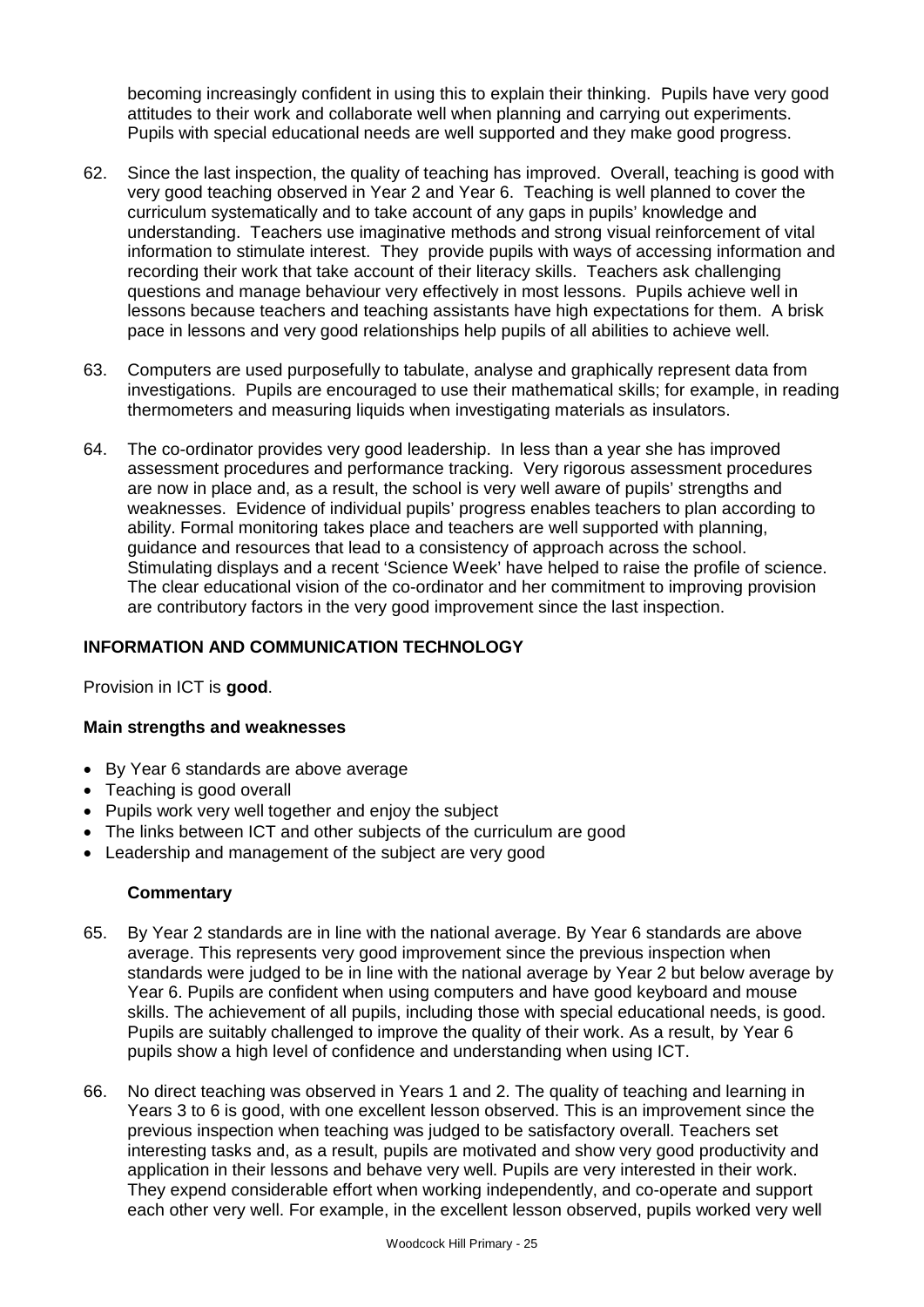together in small groups using a video camera to record a role-play interview with an expert scientist, to be used as a science revision film. Pupils build effectively on their skills through a range of activities often linked to other subjects.

- 67. The leadership and management of the subject are very good. The co-ordinator has a good understanding of the strengths and areas for development of the subject. These are identified in the school development plan. The ratio of computers to pupils is better than the national recommendation. A spacious suite supports the teaching of ICT well. However, when teachers demonstrate to the whole class, monitor screens are too small for those at the back to see clearly. When working in pairs, the worktops are too small for all pupils to work in comfort. As well as being used regularly for class lessons, the suite is used at lunchtime for computer clubs. Pupils are trusted to use the suite at lunchtime with minimum supervision. They respond very well to the trust given, which enhances their personal and social development. However, classroom computers are not fully utilised to support learning throughout the day.
- 68. Internet use is monitored and filtered to ensure that only appropriate sites are accessed. The school has a policy for the use of the Internet only by responsible adults and pupils. A technician is shared with other schools in the area and provides technical support one day a week.

### **Information and communication technology across the curriculum**

69. The use of ICT to support learning in other subjects of the curriculum is good. Pupils are given many opportunities to develop their skills in a range of subjects through ICT. This support is demonstrated most effectively in English, mathematics, history and science. For example, in geography they produce word processed fact-sheets of a country studied, which include photographs imported from the Internet, in history they produce slide presentations of the Tudors, and in mathematics they use and manipulate spreadsheets handling football results. In an excellent dance lesson, pupils were given the responsibility of photographing and videoing activities. These opportunities not only develop pupils' ICT skills but also put its use into meaningful situations.

#### **HUMANITIES**

Provision in religious education is **good.**

#### **Main strengths and weaknesses**

- Good teaching is particularly effective in helping pupils learn from religion
- Well planned scheme of work
- Very good resources

- 70. Standards are above those expected for Year 2, and in line with those expected for Year 6. There has been an improvement in standards in Year 2 since the last inspection – from average to above, while Year 6 standards have remained the same. Leadership and assessment have improved, both these areas are now good. The co-ordinator is new to the role but is already building on the previous very good leadership which organised the scheme of work, improved resources and raised the profile of the subject.
- 71. The scheme of work follows the locally agreed syllabus and ensures pupils build cumulatively on their knowledge and experiences of the religions studied.
- 72. Teaching is good overall with very good teaching noted in Years 2 and 6. Pupils enjoy religious education lessons, listen attentively and contribute to lively discussions. An impressive feature noted in all lessons was pupils' ability to apply what they learn to their own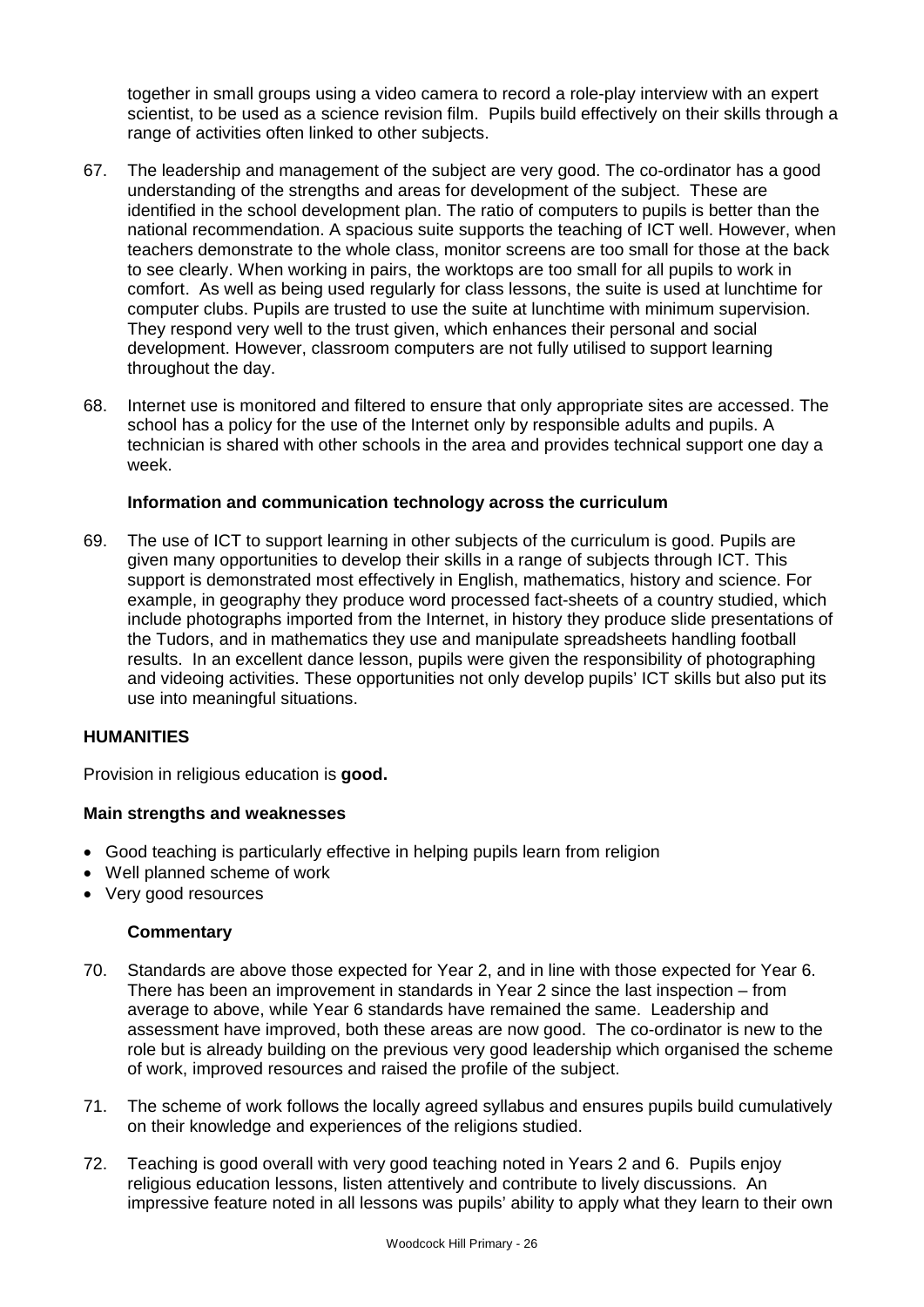lives. For example, in Year 4, pupils could discuss what Martin Luther King believed in and could discuss what they believed in. Pupils in Year 2 could identify the 'atmosphere' conducive to prayer. After a trip to various local places, such as the hairdressers, grocers and pet shop, pupils were asked what they felt about the atmosphere of the buildings they had visited. They were adamant that a cinema would not be a place to go to say your prayers. *'You would need a calm place to go'.* They went on to say that if you were a Sikh you would go to a gurdwara, a Jew would go to a synagogue and a Christian to a church as these were all calm places. Pupils in Year 6 have a very clear understanding of the difference between their rights and responsibilities and can discuss these at length. In their written work, pupils write thoughtful poems about racism and prejudice. Whilst their spelling and punctuation skills are lacking, their ideas are mature.

- 73. The previous co-ordinator ensured the school was fully resourced with high quality artefacts to support the teaching of the full range of religions as required by the locally agreed syllabus. The cost of transport to specific places of worship limits the number of visits made, but the school works hard to encourage members of the local community to come in to school to talk about their cultures and religions.
- 74. In **history** and **geography** work was only sampled. No lessons were seen in either subject. It is not therefore possible to give an overall judgement about provision. In both subjects, information comes from pupils' work, school documents, displays and discussions. Scrutiny of pupils' work indicates that standards are broadly typical of those expected by the end of Years 2 and 6.
- 75. Pupils' work in **history** shows a sound knowledge and understanding of past events, people and changes in the past; for example, Ancient Greece. In Year 5, pupils draw conclusions from a range of evidence about invaders and settlers. Pupils in Year 1 compare old and new toys. Throughout the school, pupils' understanding of chronology develops well through the use of timelines.
- 76. A strong feature of pupils' work in **geography** is the use of questions to compare and contrast different locations. Good use is made of maps with mapping skills developing appropriately as pupils get older. In both history and geography, good use is made of visits to enhance learning. For example, pupils in Year 5 visit Selly Manor Tudor House; younger pupils visit the park and carry out traffic and weather surveys locally. They study the local environment accompanied by the ranger from the local nature centre.
- 77. ICT is used well by pupils; to find information, for example, information about the Tribes of Mali and about Anglo Saxon life. Assessment is used to track pupils' progress in both subjects. Subject co-ordinators have clear ideas for the developments of the subjects, and there has been good improvement since the last inspection,

# **CREATIVE, AESTHETIC, PRACTICAL AND PHYSICAL SUBJECTS**

- 78. In **art and design**, no lessons were observed so it is not possible to make a definitive judgement about provision. From scrutiny of work and displays, what can be said is that pupils are provided with a good range of interesting and exciting learning opportunities. Discussions with pupils show they like art and design and take pride in their work, and admire and respect the work of others. Relevant links are made between subjects, such as history. Staff work very hard to make sure classrooms, corridors and the halls are filled with pupils' vibrant work. Thus, achievement is celebrated and inspiration provided for others. Discussions with the co-ordinator, and school planning, show that the issue of repetition of work raised by the last inspection has been resolved effectively.
- 79. In **music**, only one lesson was observed so it is not possible to make a firm judgement about standards and teaching. Pupils were heard singing in hymn practices. Pupils have very positive attitudes because of the very good role model provided by the co-ordinator. Pupils sing tunefully and with great enthusiasm. This is an improvement since the last inspection.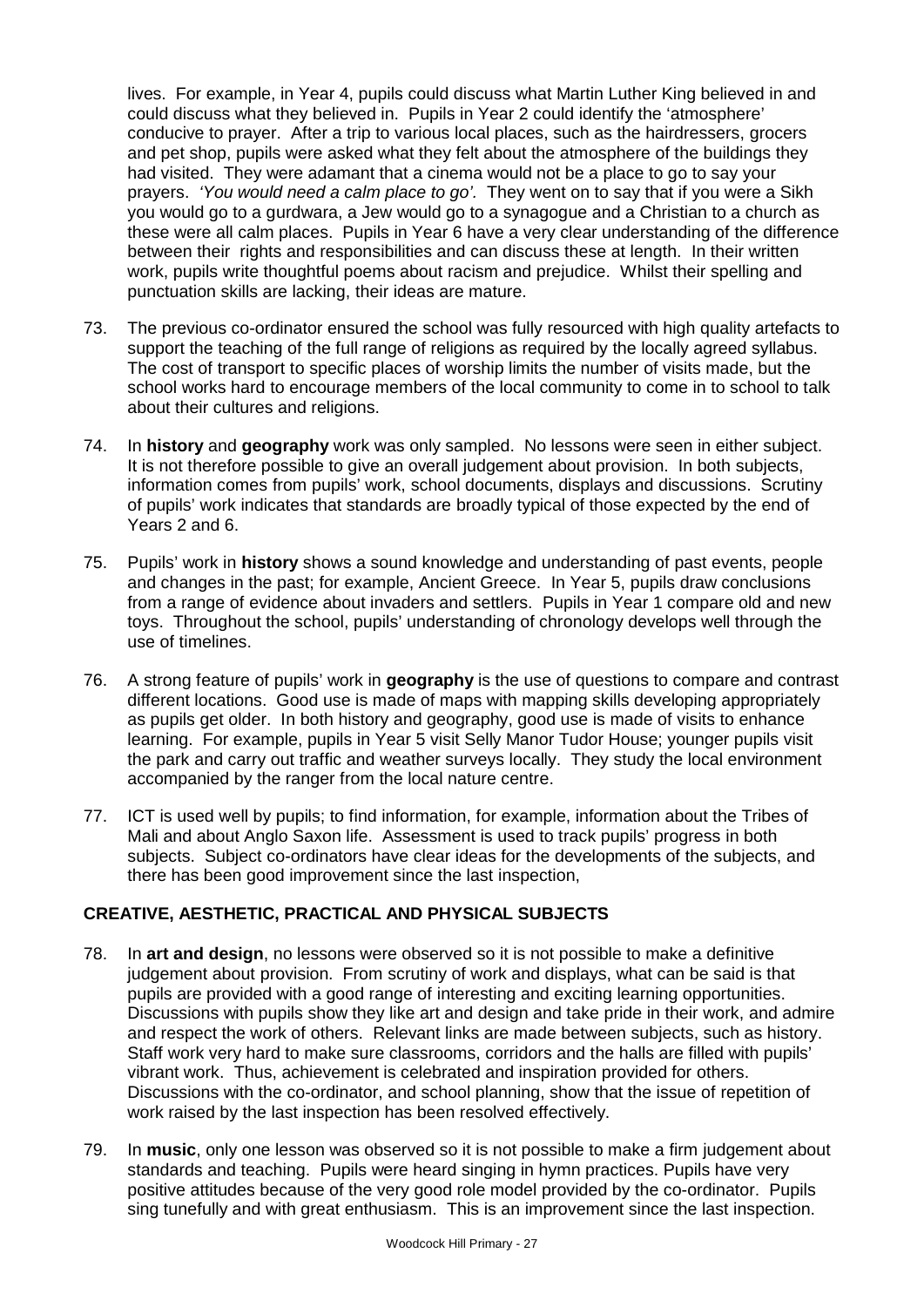At the start and end of assemblies, pupils enjoy listening to music by a range of composers. They identify instruments that are being played and often find out more about 'the composer of the week' in their own time. Pupils have opportunities to learn the violin or keyboard if they show aptitude and interest. Every pupil has the opportunity to take part in Christmas concerts. These provide a good opportunity for them to perform in front of an audience. The brass group from the City of Birmingham Symphony Orchestra and folk musicians have visited the school. Pupils have also had opportunities to go to concerts. These visits and visitors give enjoyable first hand experiences of hearing live music and have raised the profile of music in the school.

- 80. Since the last inspection, a new scheme of work has been introduced, providing good support for all staff who are now more confident about teaching the subject. Pupils' progress is assessed regularly. The co-ordinator has an appropriate action plan for the development of music in the school and provides good support for colleagues. New percussion instruments from a variety of cultures have been bought. These good resources contribute significantly to pupils' enjoyment.
- 81. **Design and technology** was not a focus of the inspection and so no lessons were observed. There is, therefore, insufficient evidence on which to base reliable judgements about the quality of teaching and learning or standards and provision. Discussion with the subject coordinator, scrutiny of teachers' planning, assessment records, displays of finished work and pupils' design and technology books indicate good coverage of the curriculum and that skills are built upon from one year to the next. Finished products show that a good range of materials are used in a variety of contexts. Pupils' work is finished to a good standard. Links are being made with other subjects to make the curriculum more interesting and relevant. For example, Year 2 pupils design and make moving vehicles as part of a topic on transport, Year 3 pupils make packaging for Easter eggs, and Year 6 pupils design and make full size slippers, which many want to wear in the evenings during their residential visit.
- 82. At the time of the previous inspection, the subject was not a priority for the school. Since then the very good leadership and management of the co-ordinator has ensured that a scheme has been implemented, assessment is used to inform planning and resources have improved. Plans are also in place for a purpose built cookery area for food technology.
- 83. **Physical education** was not a focus of the inspection. Only one lesson was observed and so there is insufficient evidence on which to base reliable judgments about the quality of teaching and learning or standards and provision.
- 84. In the one dance lesson observed in Year 4, taught by a visiting expert in Bhangra drumming and dancing, the excellent, stimulating and very well paced teaching inspired the pupils who, by the end of the lesson, were able to confidently perform a Bhangra dance celebrating harvest and the festival of Vaisahki. Discussion with the subject co-ordinator and scrutiny of planning and assessment records, show that pupils are involved in a full range of gymnastic, dance and games activities. Swimming is taught to pupils in Years 3, 4, 5 and 6 at a local public swimming pool. By Year 6 the majority of pupils are able to swim the minimum expectation of 25 metres. An annual residential visit includes outdoor and adventurous activities.
- 85. The previous inspection judged that there was a lack of clear direction by the co-ordinator and that poor planning and assessment adversely affected the progress of pupils. This has been addressed very well. Leadership and management by the co-ordinator are now very good. She monitors and supports teaching and learning, has introduced good assessment procedures and has developed good sporting links with other primary schools, the local secondary school and professional players who support the teaching of football, tag rugby and junior golf.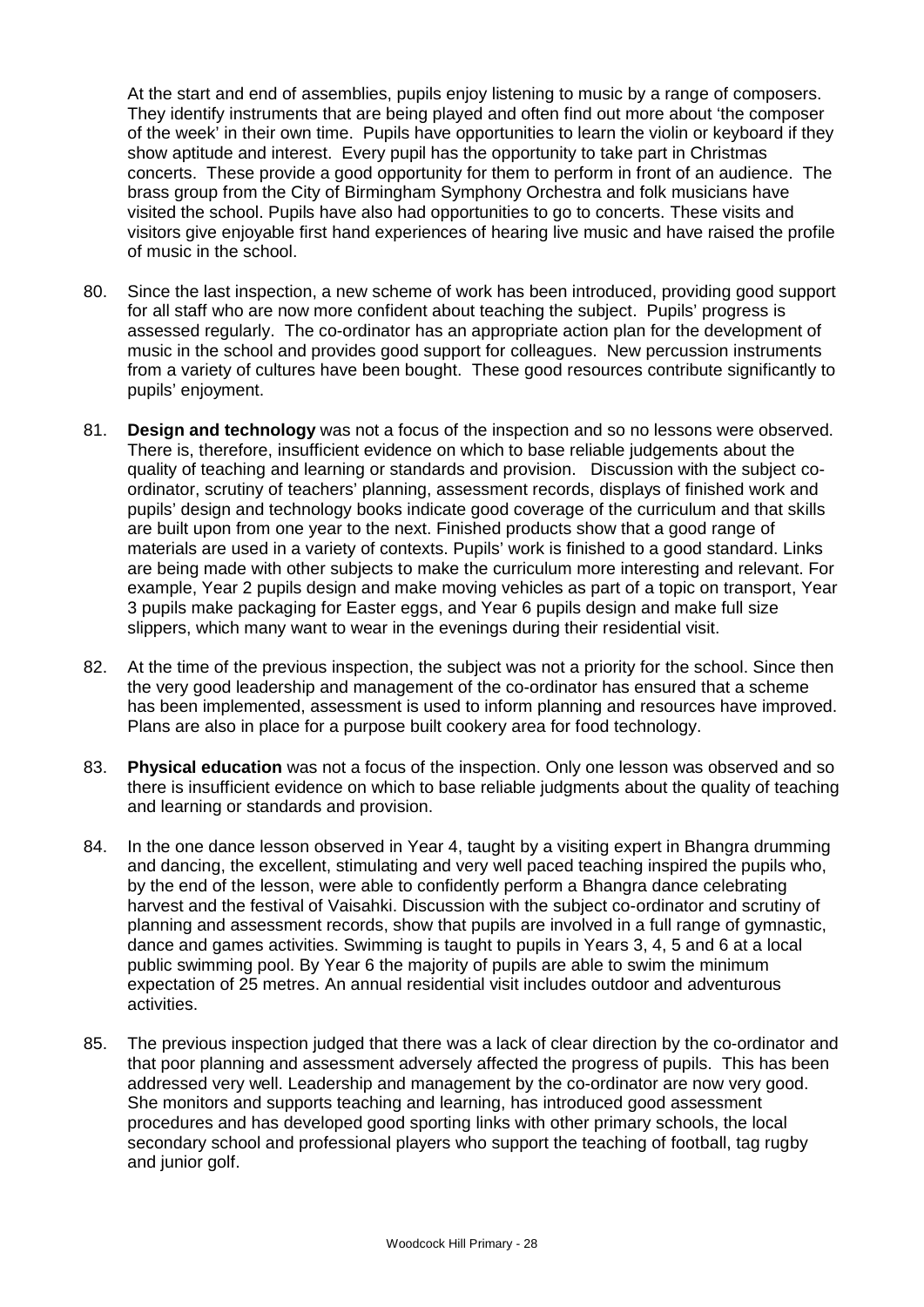### **PERSONAL, SOCIAL AND HEALTH EDUCATION AND CITIZENSHIP**

Provision in personal, social and health education and citizenship is **very good** and a strength of the school.

#### **Main strengths and weaknesses**

- The school places great emphasis on pupils' all round development
- Teaching is good overall

- 86. At the start of every term stereotyping and bullying issues are discussed by the whole school. During the inspection, pupils from Years 3 to 6 shared their feelings in assembly about going into new situations, making new people welcome and what they could do to encourage friendships. Pupils have regular personal, social and health education lessons each week and a Citizenship Week is organised each year. The chair of governors plays an important role in this special week when pupils prepare and deliver a speech on a given subject. Sex and relationship education and drugs awareness are addressed well through the personal, health and social education and science curriculum and taught in the context of a healthy life style.
- 87. In specific lessons teaching is good overall. In a very good lesson in Year 3, pupils were totally involved in the 'hot seating' activity asking searching questions of the 'bully' and the 'bullied'. The class teacher extended pupils' thinking by asking thought provoking questions. Pupils were able to empathise with the bullied person and also understand the reasons why people are bullies.
- 88. In lessons generally, teachers take every opportunity to encourage pupils to take responsibility and make appropriate choices. In a very good religious education lesson in Year 6, pupils were asked to evaluate their 'good points' and say what they would like to do with their lives. Pupils gave great thought to their personalities and how these would fit in with their chosen career path. *Very sensibly, they evaluated their class teacher's personality and fitness to teach them, finishing with 'You'll be so pleased to say you taught us when you see us achieve what we set out to do'.*